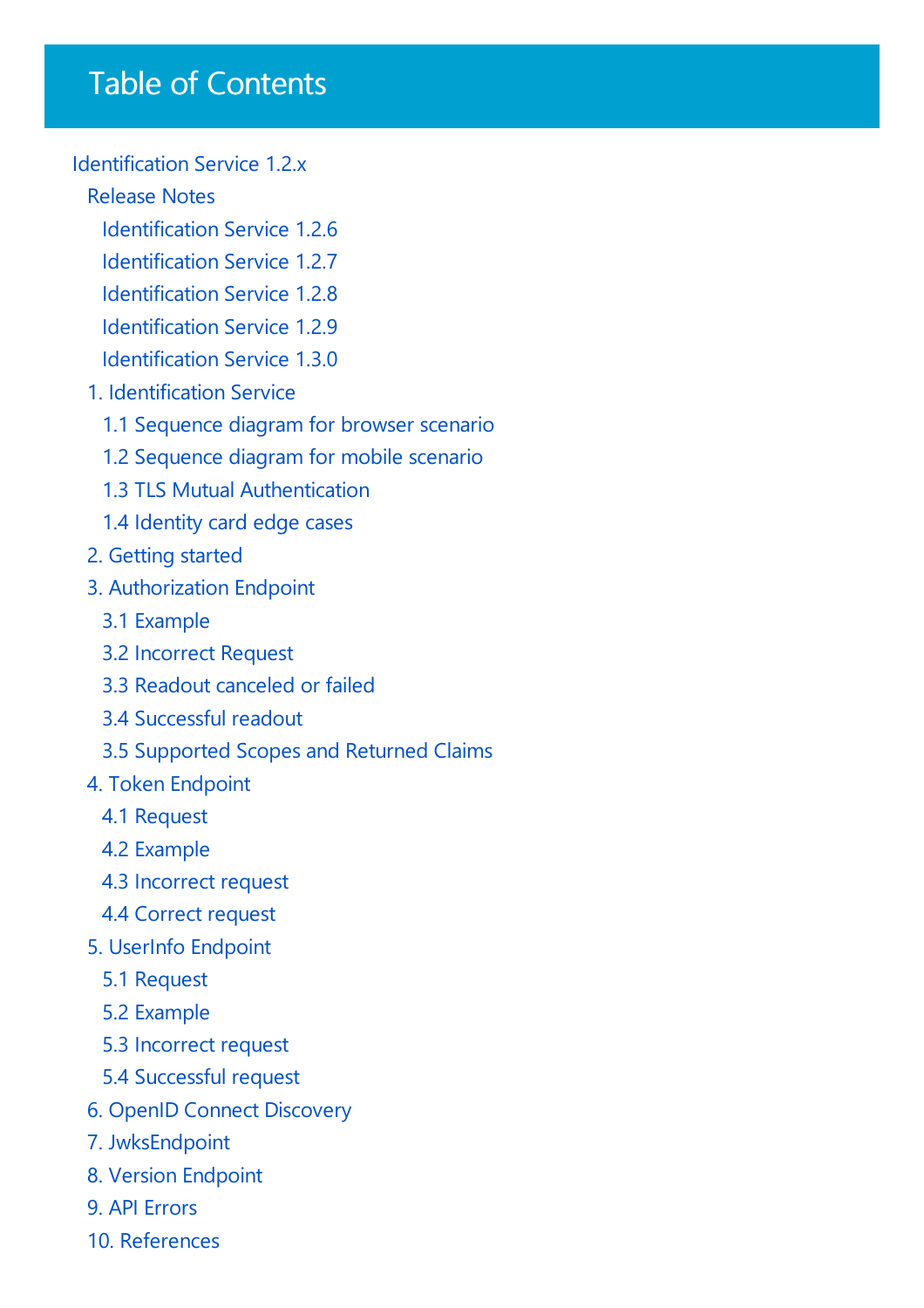# <span id="page-1-0"></span>Release Notes

- [Identification](#page-2-0) Service 1.2.6 [Identification](#page-3-0) Service 1.2.7
- [Identification](#page-4-0) Service 1.2.8
- [Identification](#page-5-0) Service 1.2.9
- [Identification](#page-6-0) Service 1.3.0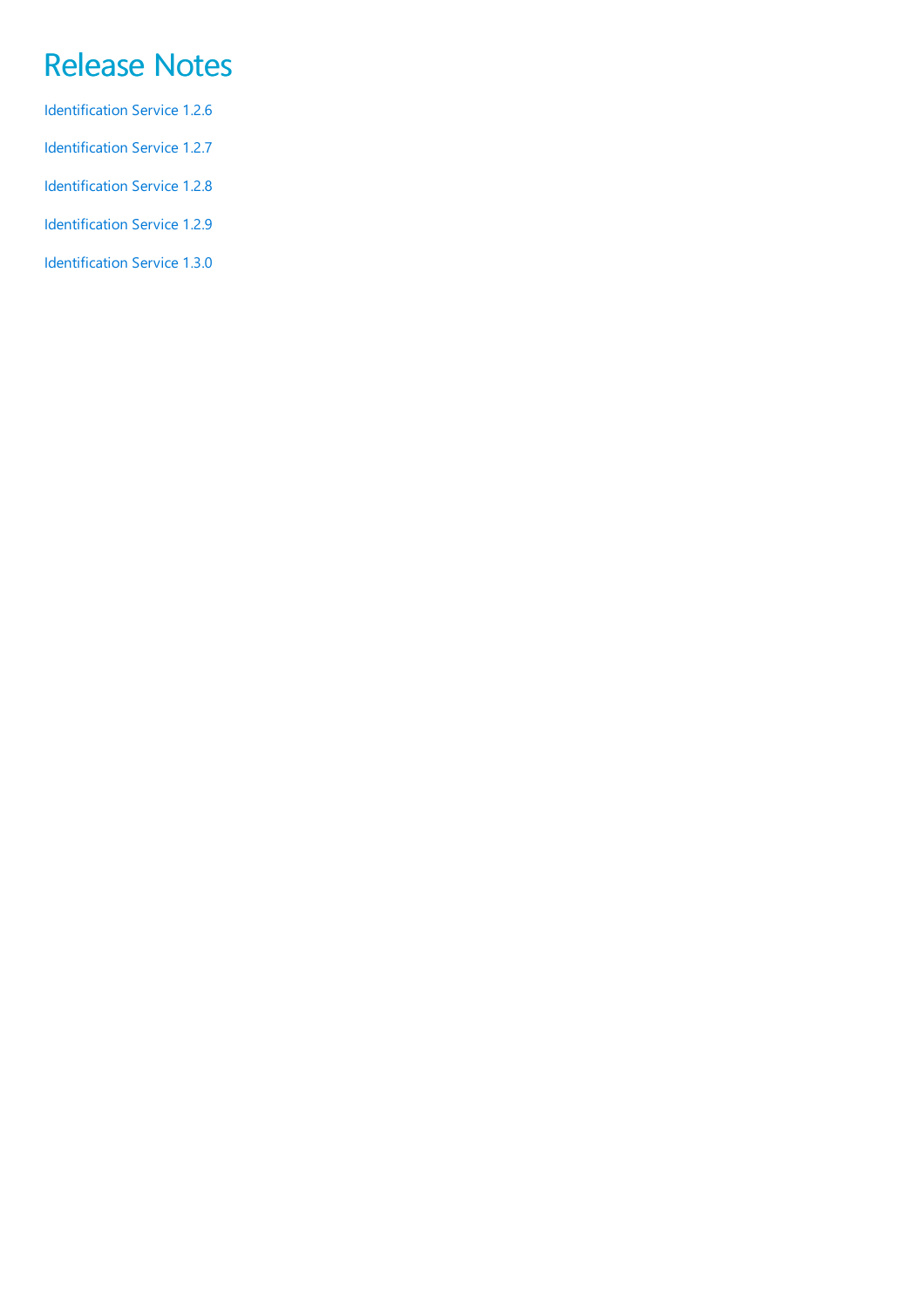### <span id="page-2-0"></span>**1.1 New features**

Identification Service 1.2.6 does not contain new features.

## **1.2 Handled issues**

| <b>JIRA CODE</b> | <b>ISSUE CODE</b> | <b>DESCRIPTION</b>                                 |
|------------------|-------------------|----------------------------------------------------|
| $CIS-152$        | 29592             | "Keyset does not exist" errors have been resolved. |

### **1.3 Known issues**

• The VirtualRootSslMaBackend setting is marked as required by the configuration page even when no TLS Mutual Authentication is used. Current workaround is to copy thevalue of the **VirtualRoot** setting.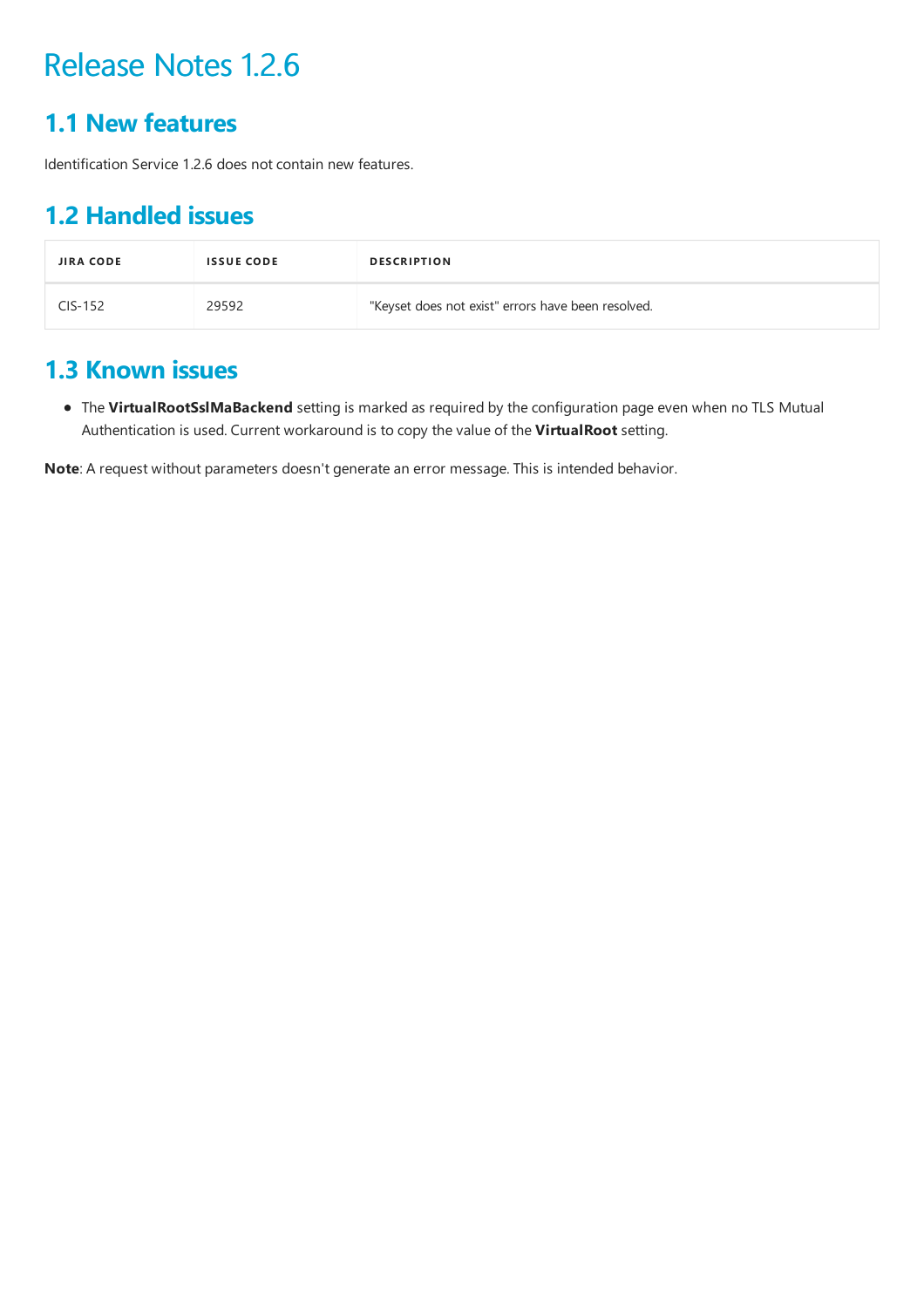### <span id="page-3-0"></span>**1.1 New features**

#### 1.1.1 Certificate delete option

The IDS console now offers a delete option to delete invalid or compromised certificates.

#### 1.1.2 Encrypted JWT tokens

When creating a new client, the data read out from eID cards is now by default encrypted.

Attention: for existing clients that require encryption, the EncryptedTokens setting must be modified manually in the IDS Console.

#### 1.1.3 Certificates are now always loaded into memory and stored in the database

When IDS is started, it now immediately loads the required certificates to memory, which results in a faster readout time for the first user.

In previous versions, IDS only started loading certificates when the first user entered their ID card.

Every 12 hours IDS checks if the certificates loaded into memory are still up to date and downloads their new version if necessary.

### **1.2 Improvements**

1.2.1 Security Improvements

IDS 1.2.7 contains a number of security improvements.

### **1.3 Handled issues**

| <b>JIRA CODE</b> | <b>ISSUE CODE</b> | <b>DESCRIPTION</b>           |
|------------------|-------------------|------------------------------|
| CIS-184          |                   | Readout issue has been fixed |

### **1.3 Known issues**

• The VirtualRootSslMaBackend setting is marked as required by the configuration page even when no TLS Mutual Authentication is used. Current workaround is to copy thevalue of the **VirtualRoot** setting.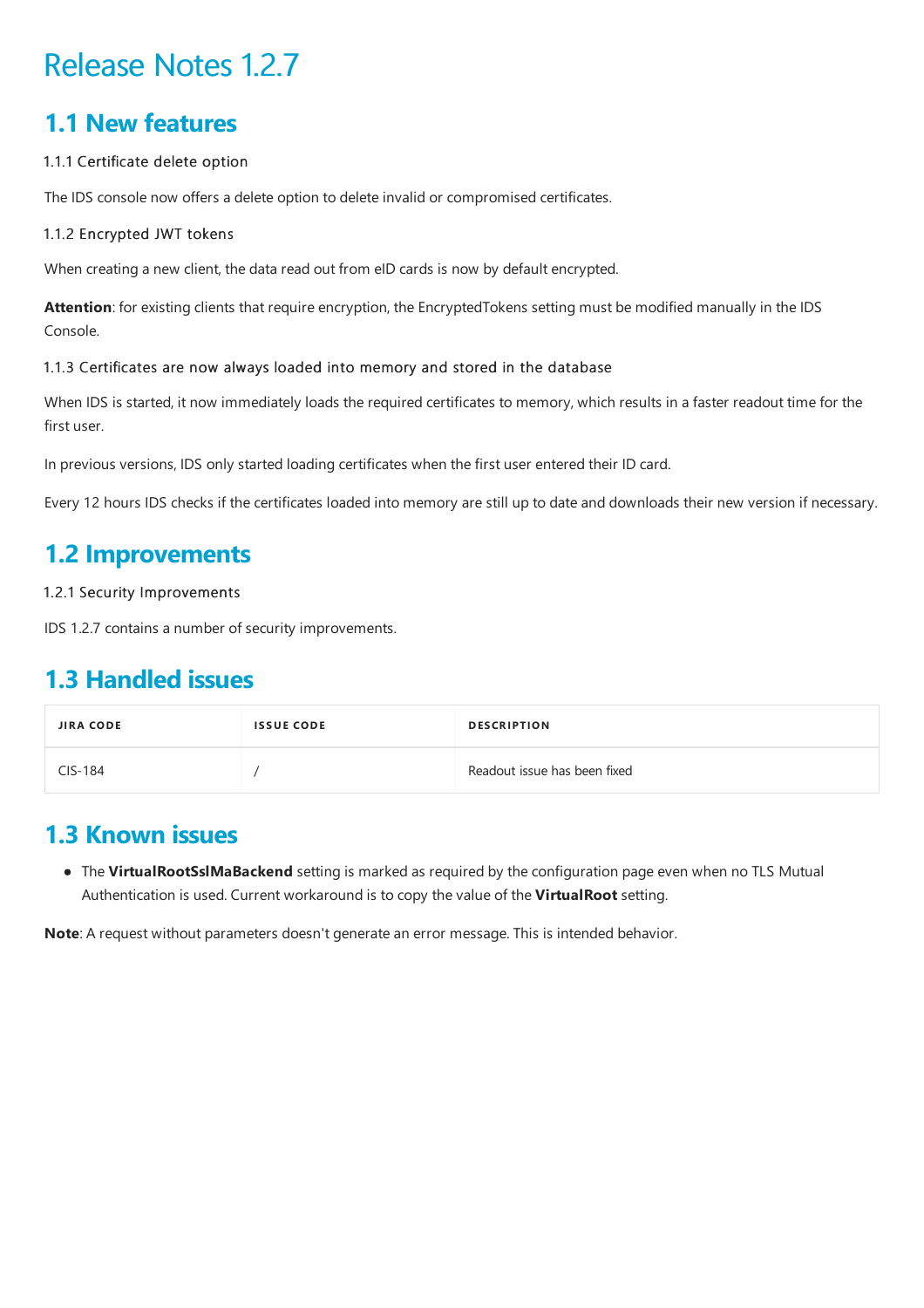### <span id="page-4-0"></span>**1.1 New features**

IDS 1.2.8 is a hotfix version and doesn't contain new features.

### **1.3 Handled issues**

| <b>JIRA CODE</b> | <b>ISSUE CODE</b> | <b>DESCRIPTION</b>                                                           |
|------------------|-------------------|------------------------------------------------------------------------------|
| $CIS-69$         |                   | French translation issues have been fixed.                                   |
| $CIS-196$        |                   | JWT Audience response incorrectly returned array instead of single value.    |
| CIS-185          |                   | Public key fields can now also be added to the Applications on Client level. |

### **1.3 Known issues**

 $\bullet$  The VirtualRootSslMaBackend setting is marked as required by the configuration page even when no TLS Mutual Authentication is used. Current workaround is to copy the value of the VirtualRoot setting.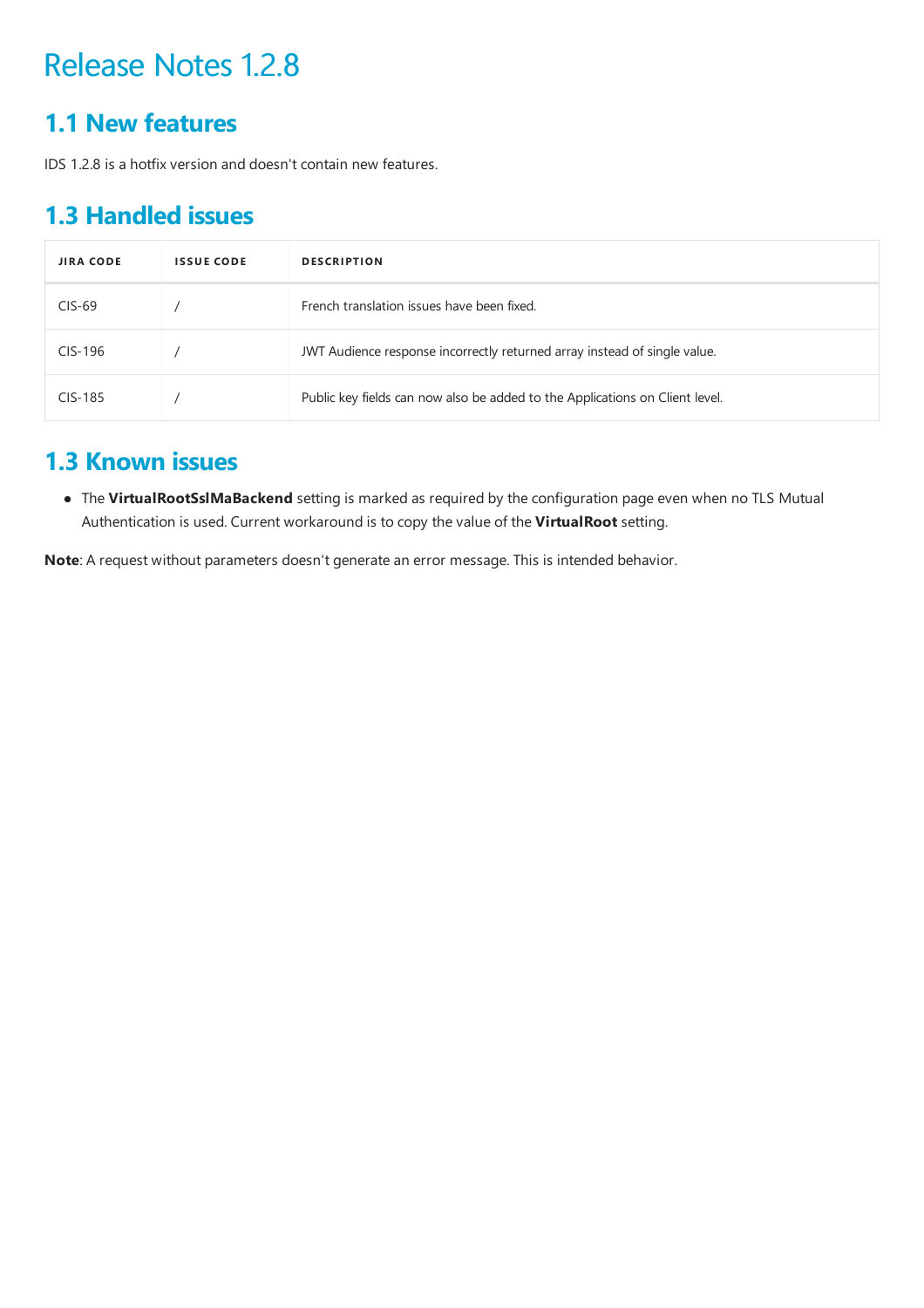<span id="page-5-0"></span>Release date: 2019-09-24

### **1.1 New features**

IDS 1.2.9 is a hotfix version and doesn't contain new features.

## **1.3 Handled issues**

| <b>JIRA CODE</b> | <b>ISSUE CODE</b> | <b>DESCRIPTION</b>                                                           |
|------------------|-------------------|------------------------------------------------------------------------------|
| $CIS-69$         |                   | French translation issues have been fixed.                                   |
| $CIS-196$        |                   | JWT Audience response incorrectly returned array instead of single value.    |
| CIS-185          |                   | Public key fields can now also be added to the Applications on Client level. |
| $CIS-217$        |                   | Parameter name "IsSSIMaEnabled" has been renamed to "IsMTLSAEnabled".        |

### **1.3 Known issues**

• The VirtualRootSslMaBackend setting is marked as required by the configuration page even when no TLS Mutual Authentication is used. Current workaround is to copy thevalue of the **VirtualRoot** setting.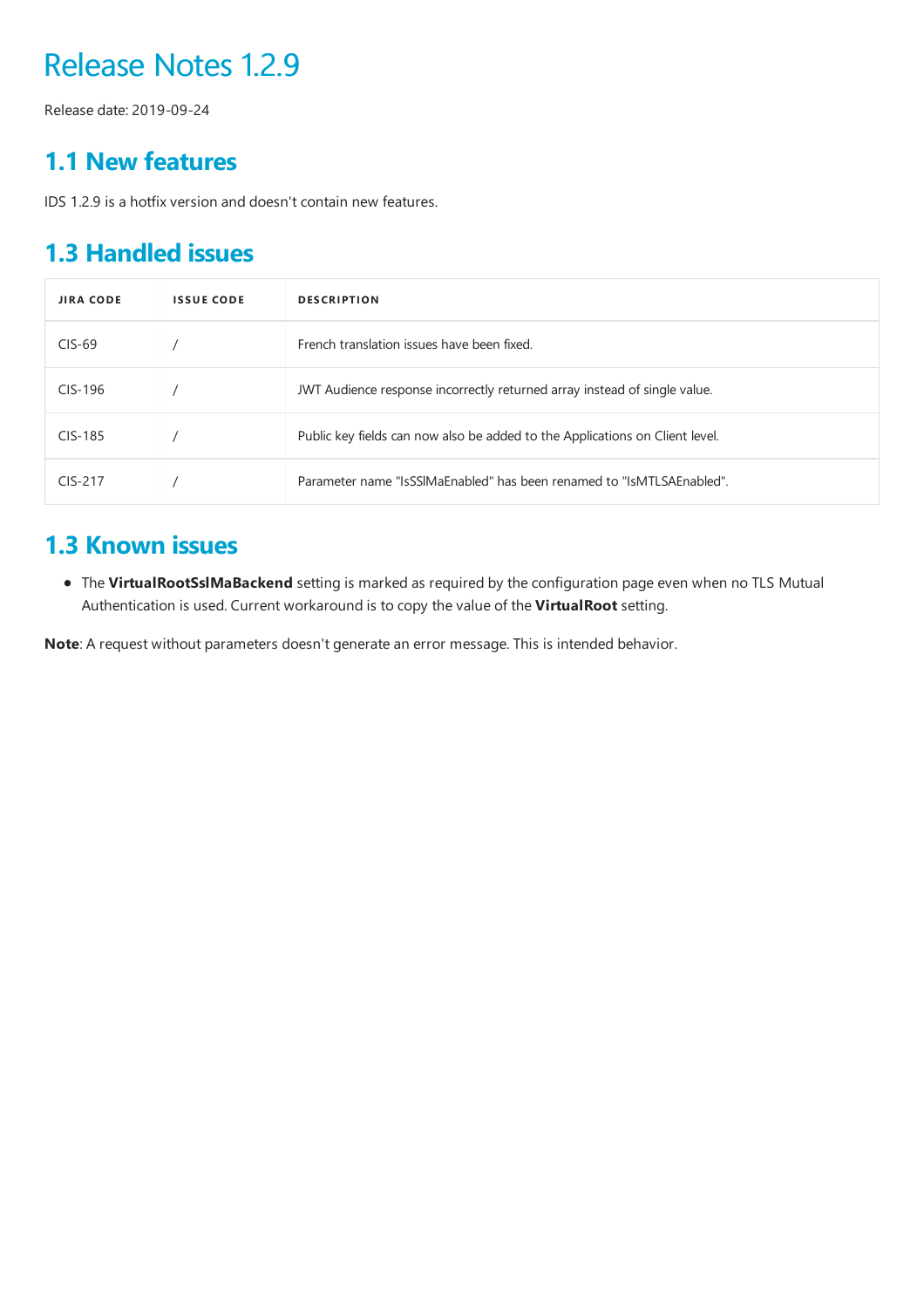<span id="page-6-0"></span>Release date: 2019-11-25

### **1.1 New features**

Branding of Identification Service application

An Identification Service application can now be rebranded to suit the clients' look and feel. Tenant administrators can do so by creating new themes and applying them on Application level.

How to rebrand an Identification Serviceapplication is explained in full in **Connective - Identification Service 1.3.0 - Branding Documentation – Public**.

### **1.3 Handled issues**

N/A.

### **1.3 Known issues**

| <b>JIRA</b><br><b>CODE</b> | <b>ISSUE</b><br><b>CODE</b> | <b>DESCRIPTION</b>                                                                                                                                                                                         |
|----------------------------|-----------------------------|------------------------------------------------------------------------------------------------------------------------------------------------------------------------------------------------------------|
| CIS-<br>232                |                             | An internal server error occurs when a tenant admin tries to create a theme after the FileRepositoryType setting has<br>been changed from file to Azurefilestorage or Azureblobstorage.                    |
| CIS-<br>243                |                             | A theming issue regarding linked fields occurs when you click cancel in the Color selection window: the linked fields are<br>not restored to their original color.                                         |
| CIS-<br>228                |                             | Restore to default buttons for Top bar settings don't work as expected.                                                                                                                                    |
|                            |                             | The VirtualRootSslMaBackend setting is marked as required by the configuration page even when no TLS Mutual<br>Authentication is used. Current workaround is to copy the value of the VirtualRoot setting. |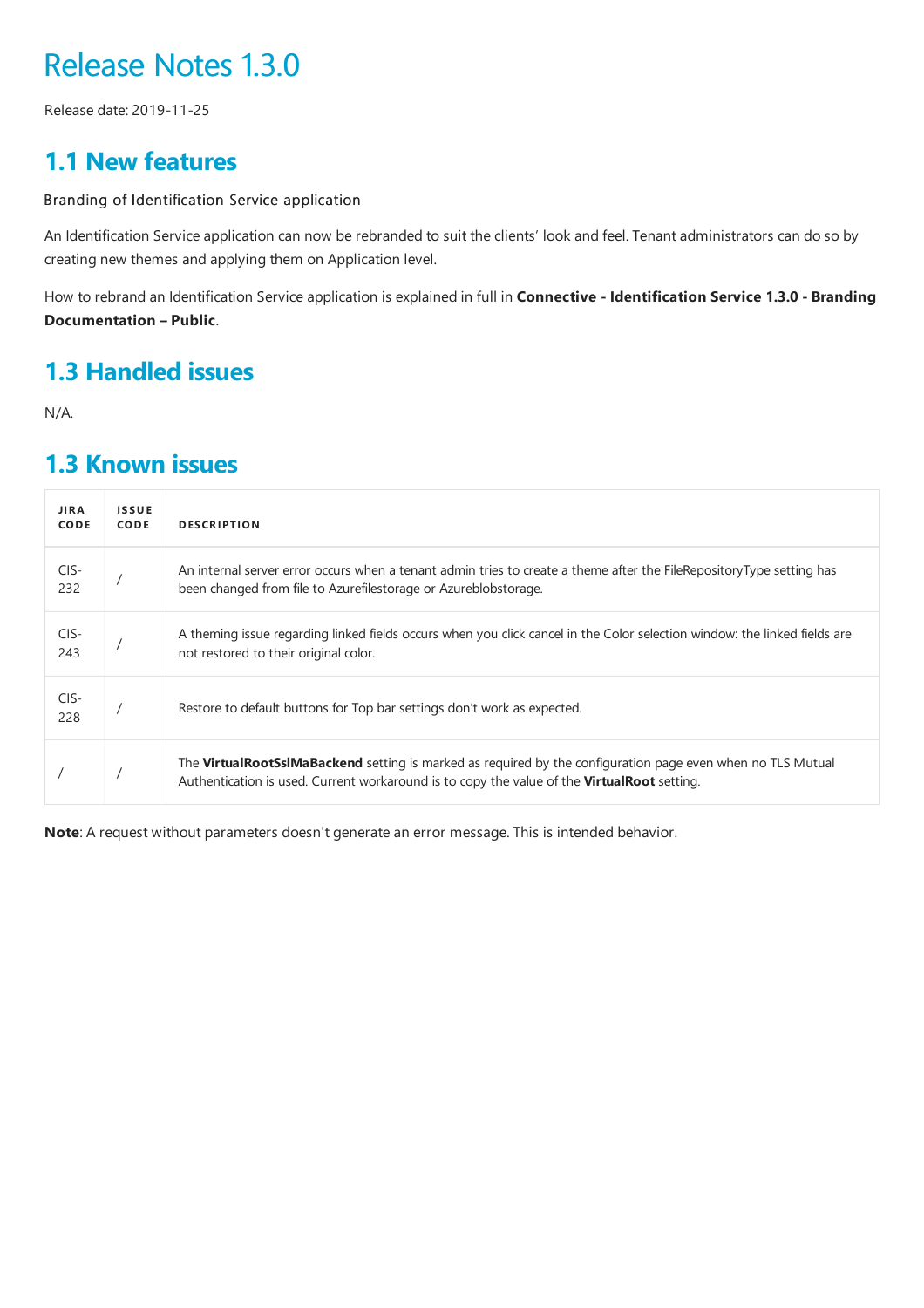# <span id="page-7-0"></span>1. Identification Service

This section describes the technical integration with the Connective Identification Service.

The API for the Identification Service is based on the OpenID Connect protocol, specifically the Authorization Code Flow. The Connective implementation is a basic implementation of this protocol. The "OpenID Connect Basic Client Implementer's Guide" can be consulted for more generic information about the protocol and its implementation as a protocol client. See section 10. References for the URL.

This document will describe the protocol as implemented for the Connective Identification Service.

The OpenID Connect protocol goes as follows:

- The customer application redirects the end user's browser to the Identification Service's Authorization Endpoint, indicating what user information will be requested.
	- Browser scenario
		- If not installed, the user is asked to install the Connective Browser Packages using the Connective Plugin Wizard.
		- The requested data is fetched from the eID card and presented to the user in the eID readout page.
		- The user either accepts or refuses to share his/her data with the customer application.
	- Mobilescenario
		- If not installed, the user is asked to install the Connective app.
		- The Connective app opens and shows the eID readout page.
		- The requested data is fetched from the eID card and presented to the user in the eID readout page.
		- The user either accepts or refuses to share his/her data with the customer application.
		- $\blacksquare$  The user goes to the mobile browser to continue.
- The Identification Service redirects the user's browser to customer application with a "code".
- The customer application's backend calls the Token Endpoint and authorizes itself, in exchange the customer application receives an "access token" (to get access to the user's data) and an "id token" which mainly serves as an identifier for the user.
- The customer application's backend calls the UserInfo endpoint to retrieve the requested user information formatted as claims.

The Identification Service also implements the Jwks Endpoint which lets the customer application retrieve all public keys necessary to verify JWT tokens which were issued by the service.

The OpenID Connect Discovery endpoint can be called to retrieve information of where all the other endpoints are located and what modes are supported.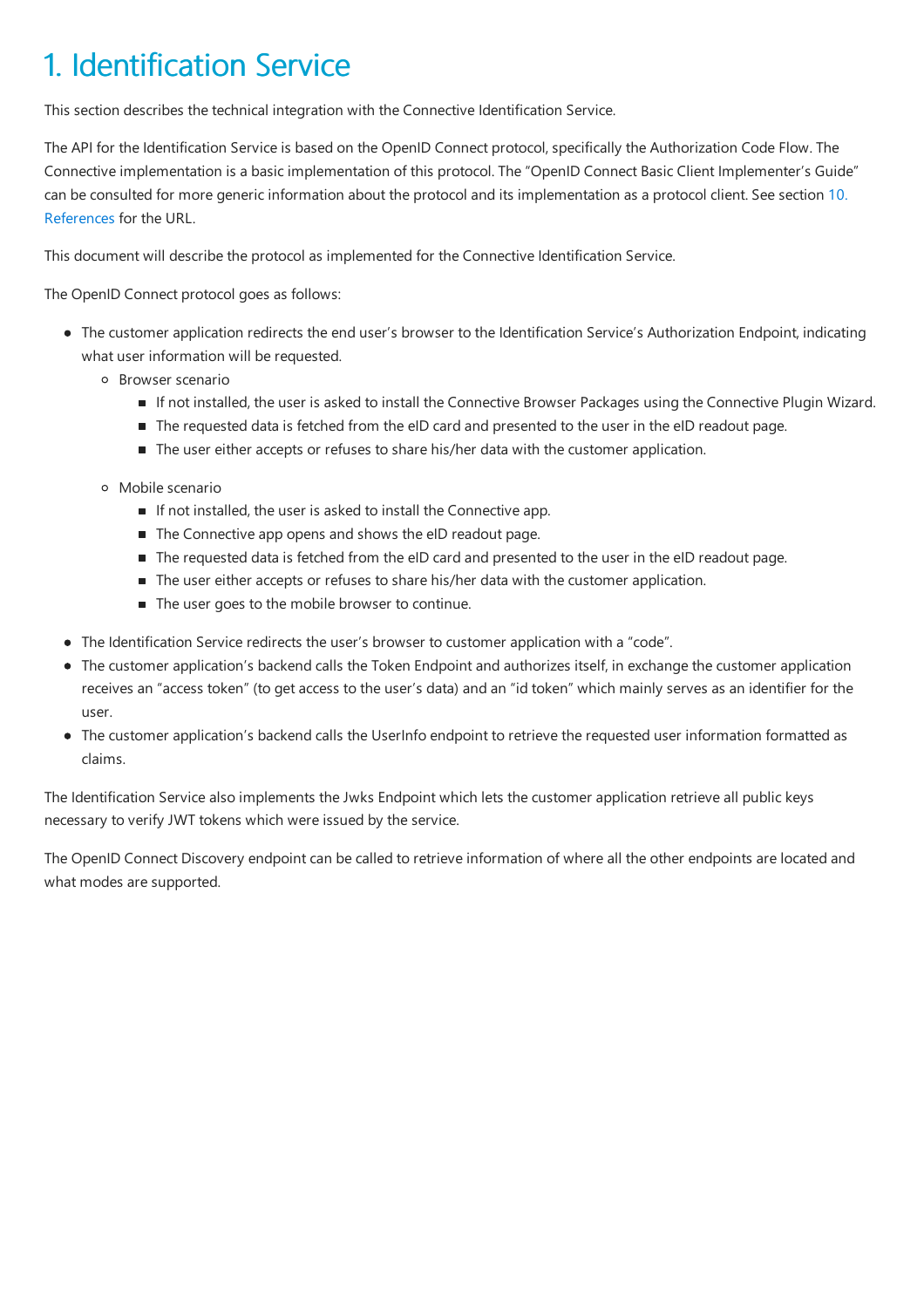## <span id="page-8-0"></span>**1.1 Sequence diagram for browser scenario**

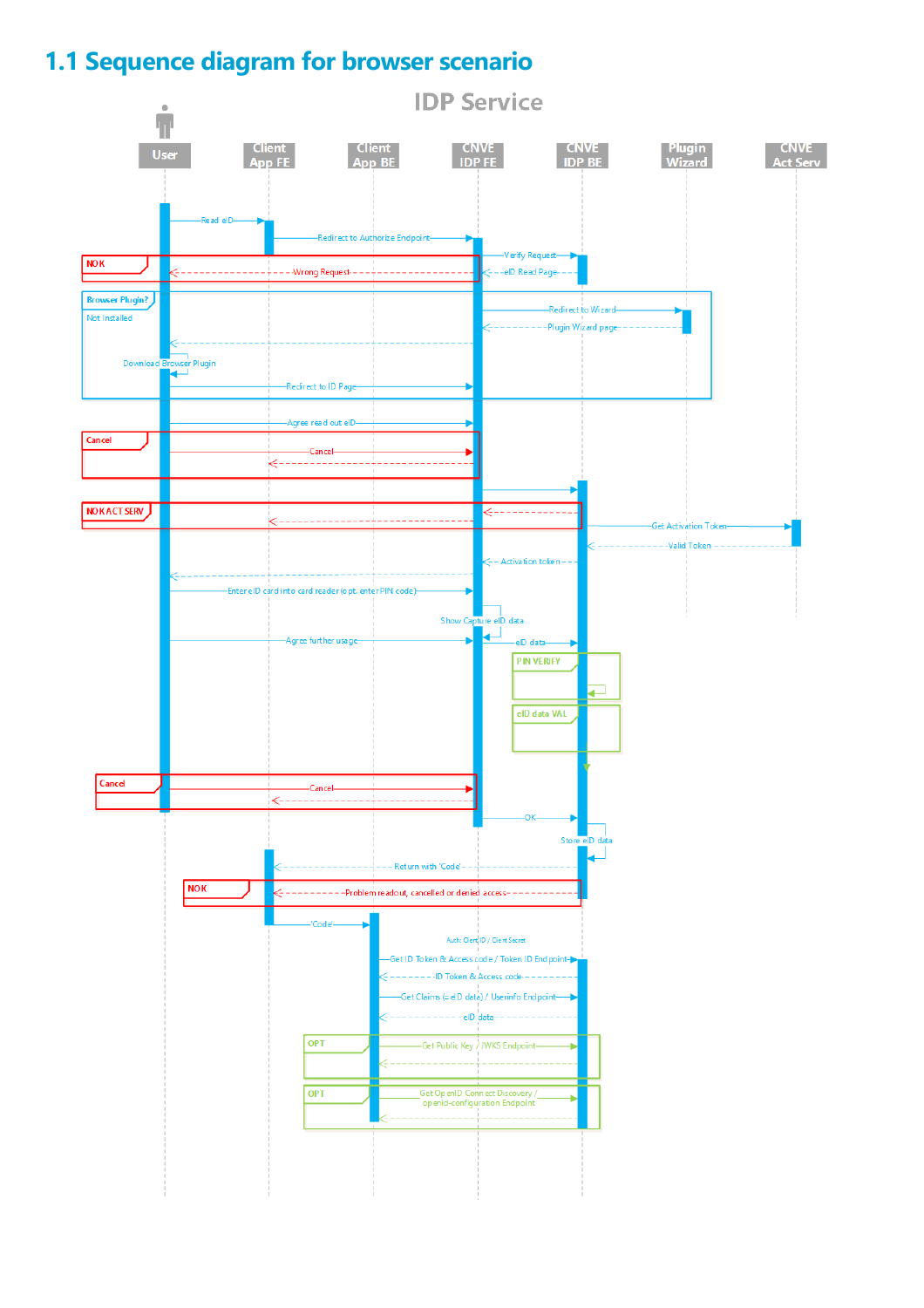## <span id="page-9-0"></span>**1.2 Sequence diagram for mobile scenario**

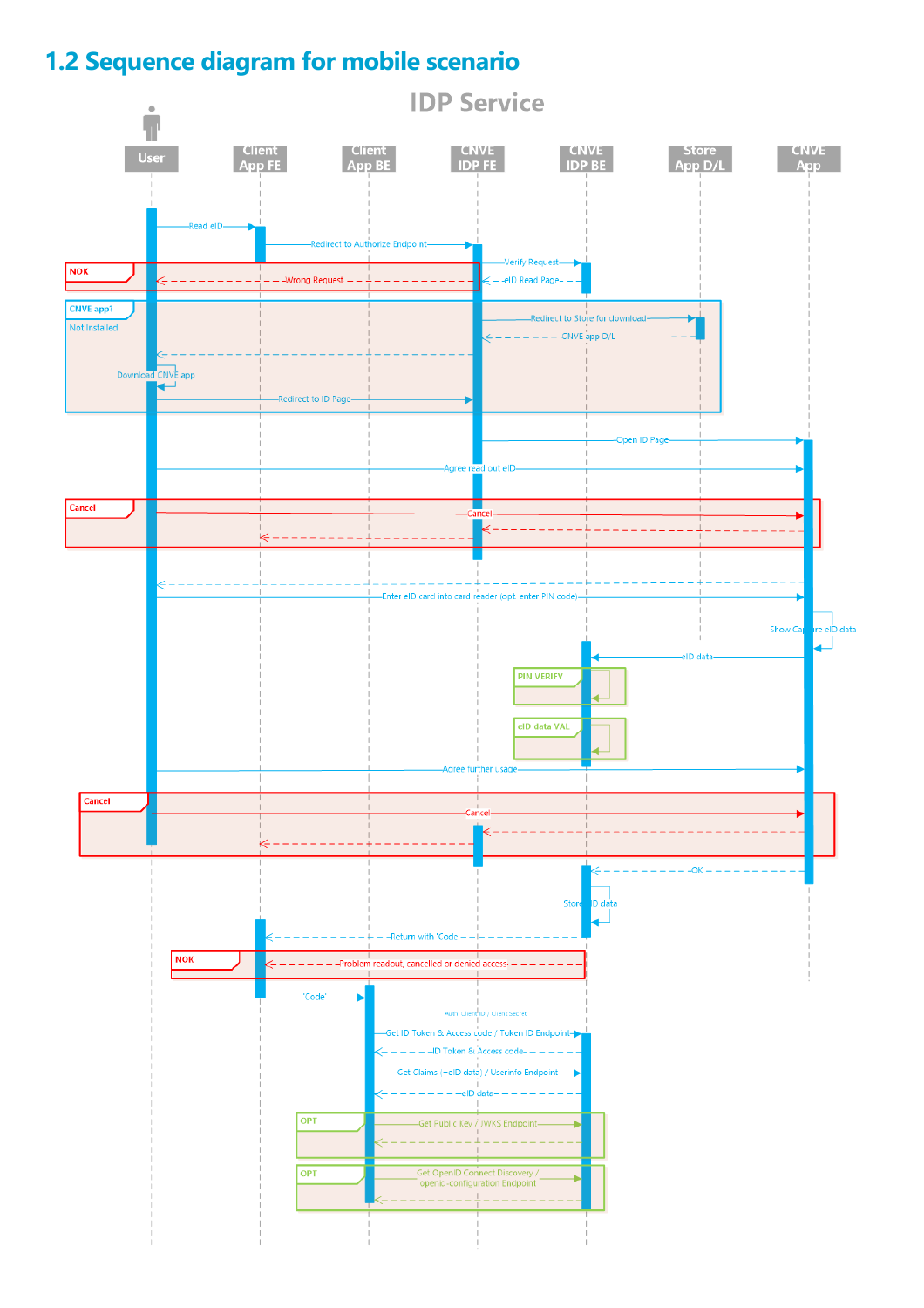## <span id="page-10-0"></span>**1.3 TLS Mutual Authentication**

For extra security, the customer application may wish to retrieve user information only over a TLS-connection with Mutual Authentication. While Identification Service connections always use HTTP/S, the Mutual Authentication assures that the server only allows clients to connect when they presenta valid client certificateto theserver.This **client certificate** needs to be provided up-front to Connective so that it can be trusted by the Identification Service.

Which kind of certificates are allowed depends on the environment the Identification Service is hosted in: our cloud solution may allow self-signed certificates, but an on-premise installation may do further verification through the CA which provided the client certificate, in which case the CA needs to be trusted by the server. Either way the Identification Service uses certificate pinning so that only the current set of trusted certificates is allowed.

The steps in the sequence diagrams shown in the previous sections remain mostly the same when using Mutual Authentication. However, for this setup there might be two servers hosting the Identification Service: one hosting the application for end users and an MTLS-secured server hosting the REST APIs with which the client application should integrate.

The client application backend should talk to the MTLS-secured server in all cases instead of to the Identification Service backend to which the end user might connect during the readout of their eID. This way the client application will retrieve the proper URLs from the OpenId Connect Discovery endpoint to which the end user needs to be redirected. The MTLS-secured server will check the client certificate whereas the other backend server will always reject any calls from the client application to the Token and Userinfo endpoints.

Below you'll find another sequence diagram with the following changes:

- 1. The client application connects to the OpenId Connect Discovery endpoint to learn the location of the Authorize endpoint, amongst other things.
- 2. Once the client application knows the Authorize URL it can redirect the end user to it. The eID readout happens as usual.
- 3. When the end user has given his consent to read identification details the client application receives a code which it should then send to the MTLS-secured server to receive a token.
- 4. This token can then be exchanged for user information through the UserInfo endpoint, again by connecting to the MTLSsecured server.

Note that the negative flows for the end user have been left out for clarity reasons.

#### TLS MA Sequence Diagram

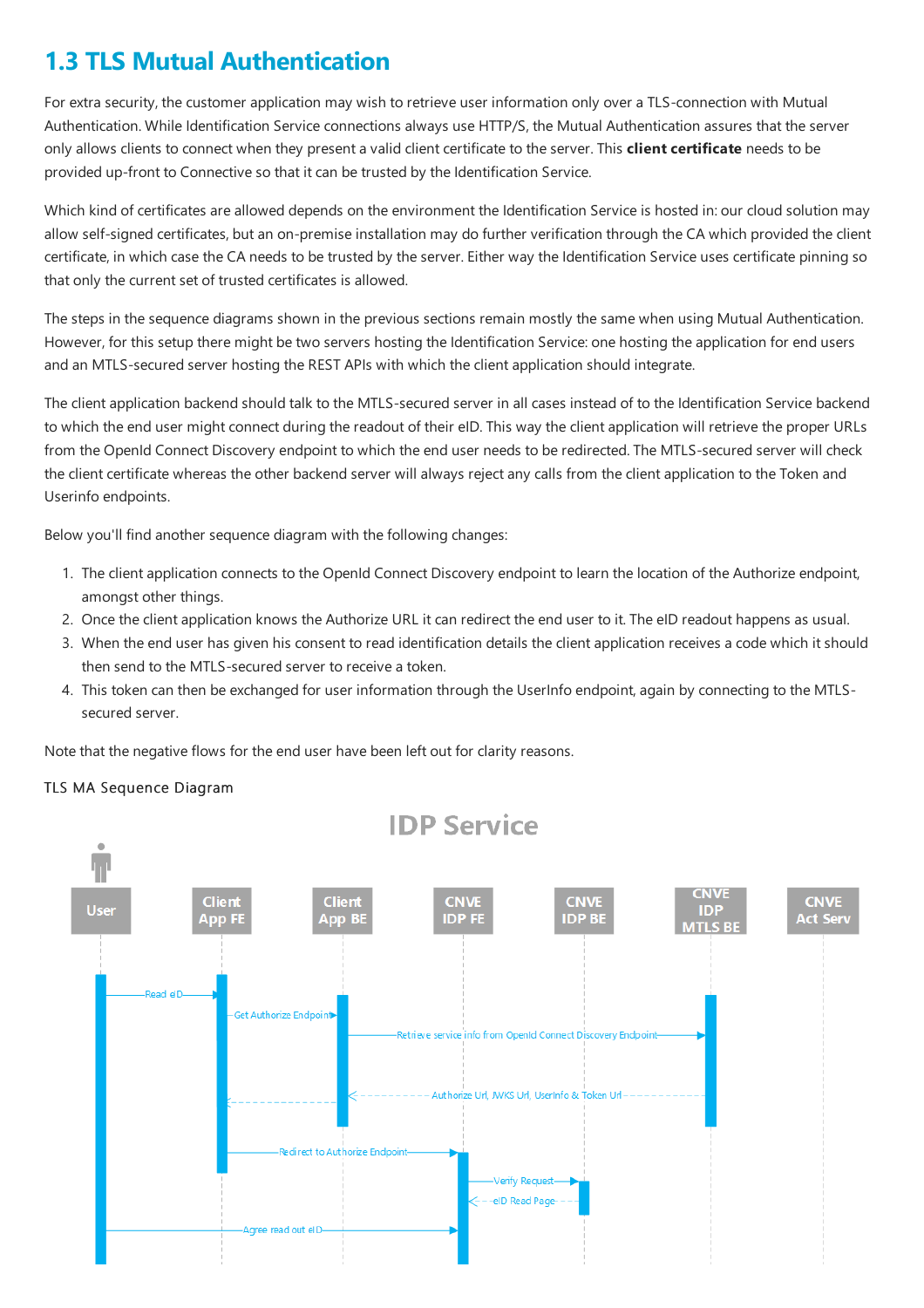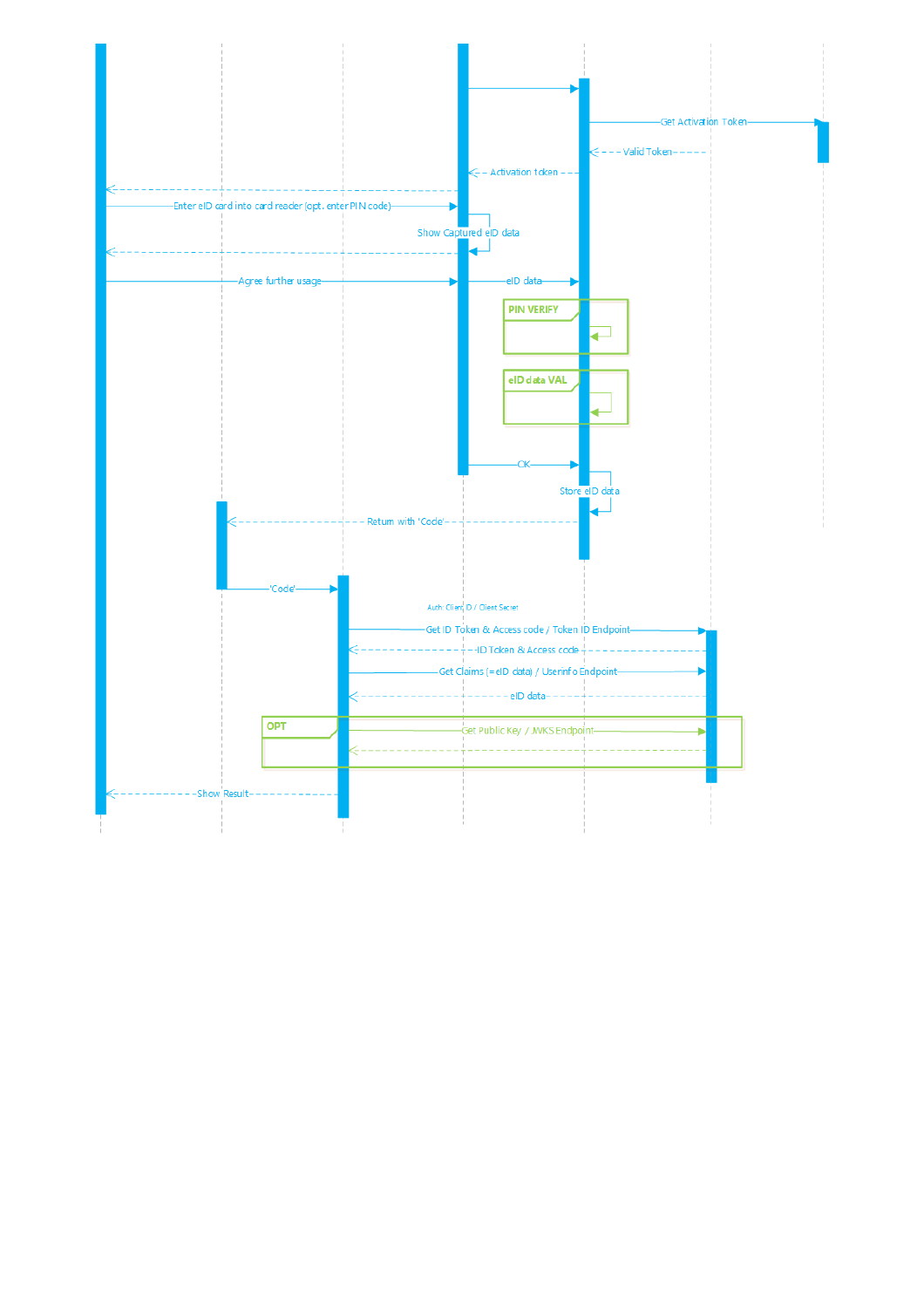## <span id="page-12-0"></span>**1.4 Identity card edge cases**

The primary audience of the Connective Identification Service is an adult user who wants to prove one's identity by inserting the identity card into a card reader and providing the card's secret pin. The service itself supports other use cases but this may bring attention to a number of cases:

- $\bullet$  The identity card has recently expired
- $\bullet$  The identity card may have been stolen
- The identity card may need to be replaced and the old card can no longer be used for signing
- The card may no longer accept a Pin due to more than 3 failed attempts of entering it
- The customer process requires a child or adolescent to prove their identity

#### 1.4.1 Expired, stolen or replaced identity card

The Identification Service does not check the expiry dates printed on the card, simply because a person's identity does not expire. Italso does not check against the**checkdoc** database of the government to see whether it is stolen or in the process of being replaced. The Connective Identification Service only checks whether the user information has not been tampered with and that the holder of the card knows the card's Pin.

Please note though that when this edge case occurs, verification of the user information may or may *not* fail. The exact failure mode depends on which checks are requested and on whether the government marked the card as unworthy of trust. Again, it is recommended for the customer's business process to do extra validation.

The customer application *can* opt to read cards like this by disabling verification of the user information, but the Identification Service will be unable to detect forgeries or impersonation. It is therefore recommended to only disable verification if somebody can also verify the identity document in person, e.g. at a branch office.

#### 1.4.2 Locked identity card

The holder of the card may have attempted to enter an incorrect pin until the card refuses any further attempts of checking the pin. The Connective Identification Service will stop the process if a Pin Check was requested and the card refuses.

The customer application can opt to read the user information by disabling the pin check, though this also means that the Identification Service will be unable to detect if the card holder is the actual subject of the information on the card. It is therefore recommended to only disable pin checks if somebody can verify the identity document in person, e.g. at a branch office.

#### 1.4.3 Belgian kids-ID

The Belgian kids-ID needs to be treated as a permanently locked card. The child or legal guardian is never informed of the pin on the card, making any pin check impossible.

The customer application can opt to read the user information by disabling the pin check, but as stated above, the card holder can no longer be guaranteed to be the subject of the card. It is recommended to have a parent or legal guardian confirm the identity and do further checks in the process of the customer application.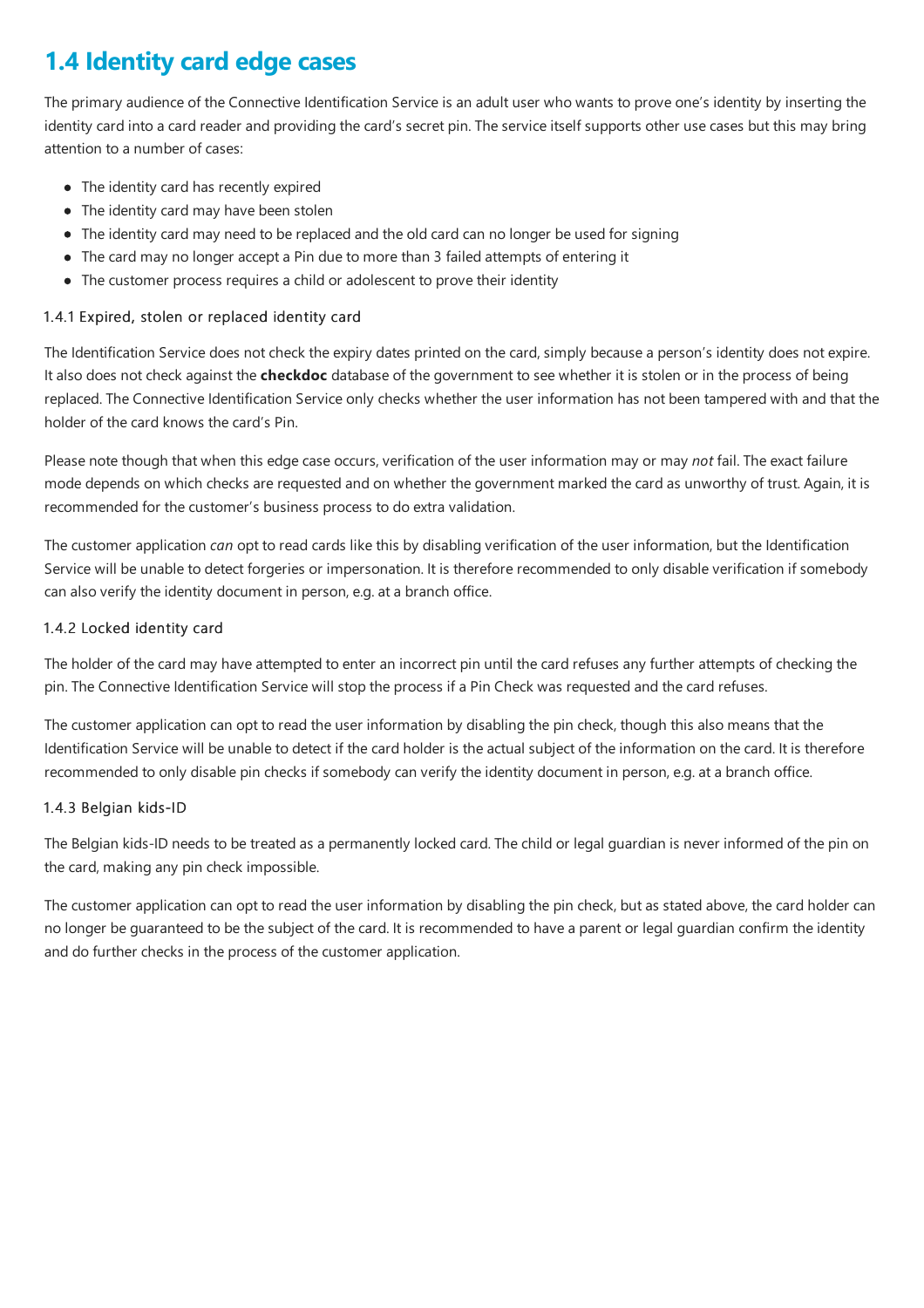# <span id="page-13-0"></span>2. Getting started

Some customer information needs to be collected before the Connective Identification Service can be used:

Each customer needs to definea "**display name**" **for their company**.This string will show up on thesummary screen to indicate clearly which company requested identification.

Each application from the customer needs to define an "**application display name**" as well to better clarify what the user information will be used for when showing the summary screen.

There is a need to agree on which **authentication method** to use for exchanges between the customer application's backend and the Identification Service backend:

• Basic authentication:

Encodes the password and transmits it through the Authorization HTTP header

"POST" authentication:

Sends the password together with other parameters in a form-url-encoded POST body.

The method to use depends largely on the OpenID Connect library used by the customer application. Either method will have to communicate over a HTTP/S connection, so the password is never sent "in the clear". Basic authentication is preferred because it allows the HTTP server to quickly filter bad requests.

Each application also needs to decide whether they will receivethe user information as a simple**JSON** object or as a **signed JWT** (RS256 algorithm). Once more this depends on the customer application's choice of OpenID Connect library. It is recommended to use JSON for its simplicity. Using a JWT does have the effect that the data is signed, allowing the data to be validated at a later point. **Please note** though that the user information JWTcontains personal information on top of authentication information – it is thus not advisable to pass it back to the user as one would with a plain authentication token.

Another necessary bit of information is the**redirect URL**. As explained in section 1, OpenID Connect works by redirecting the user between the customer application and the Identification Service. While the user information cannot be retrieved without a password, an attacker may still try to initiate a readout flow and redirect the end user to a phishing website. Each application should therefore use a single redirect URL per application and give this URL **up-front** to Connective so that it can be stored in the configuration. An error will be raised if the redirect URL in a given parameter does not match the one registered in the configuration. A redirect URL should use the HTTP/S scheme, cannot contain any query parameters and must always be passed to the Connective Identification Service in the exact same way it was registered.

If necessary, there can be a custom limit on the time between redirecting the user's browser back to the customer application and requesting the user's information; by default this limit is 10 seconds.Waiting any longer will causean error.

For extra security, the customer application may wish to retrieve user information over a TLS-connection with Mutual Authentication. If this is the case, the **client certificate** needs to be provided up-front so that it can be trusted by the Identification Service.

Connective can then proceed to initialize the configuration. Once done, each application will receive a unique OpenID Connect **client id** associated with the application's redirect URL and a *unique* password.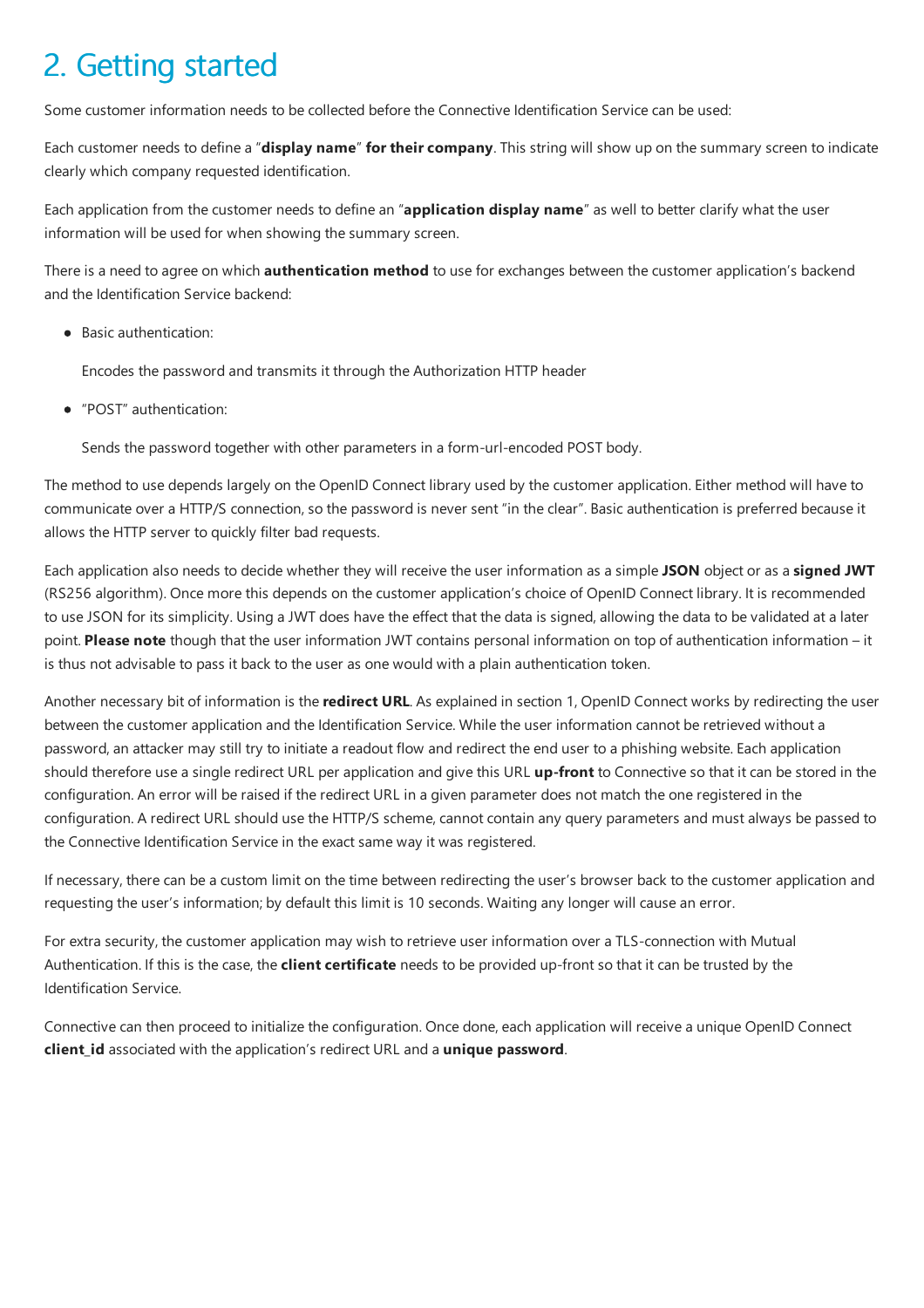# <span id="page-14-0"></span>3. Authorization Endpoint

The authorization endpoint is the entry point for identity data readout. The customer application redirects the user's browser towards this entry point:

https://<servername>/Authorize?<readout parameters>

The parameters are the following:

```
https://<authorization endpoint url>?response_type=code&client_id=<client_id>&redirect_uri=
<redirect_uri>&scope=<scope>&state=<state>&nonce=<nonce>&ui_locales=<ui_locales>
```
All parameters are mandatory by default unless indicated as optional.

- **client\_id**: Identifier for the customer application, supplied by Connective
- **redirect\_url**: URL where the Identification Service will redirect the user's browser to with the intent to deliver a code to the customer application when successful, or to inform the customer application about errors. Must match the application's configuration as seen in section 2. [Getting](#page-13-0) Started.
- **scope**: space separated list of requested scopes. This variable's value should **always** start with **openid** followed by the scopes documented below in section [3.5.Supported](#page-20-0) Scopes and Returned Claims.
- **state**: value which must store some information about the calling application's state so that the calling application can confirm that a readout happened through its own doing when the user returns to it. This value may be encrypted but must be secured against modification (e.g. by verifying it with a HMAC).
- **nonce**: (optional) When the client supplies a nonce (a unique number) then it will be included in the output of the backend. This way the value can be checked later on in the process.
- **ui\_locales**: (optional) Languagecodeto indicatein which languageto present the UI (e.g. **nl be**). Availablelanguages are Dutch,French,English and German (**nl-be, fr-fr, en-us, de-de**).English is the default.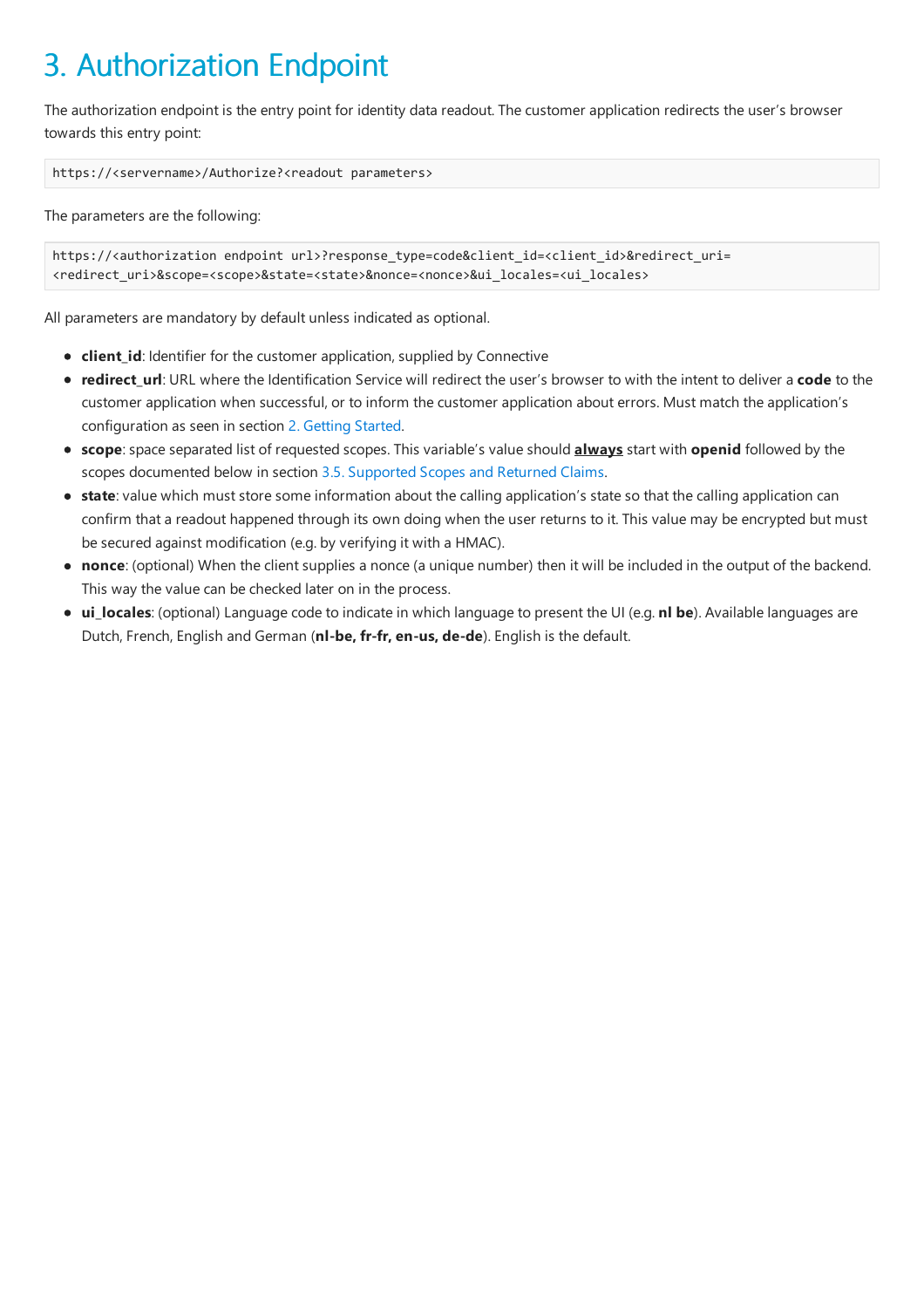## <span id="page-15-0"></span>**3.1 Example**

Redirect the user to a URL like the following to retrieve validated personal info from the backend:

#### https://ids.example.org/Authorize?

response\_type=code&client\_id=exampleclient&redirect\_uri=https%3A%2F%2Fmyapp.example.com%2Fopenidauth&scope=ope nid%20connective:beid\_personalinfo%20connective:beid\_verifieddata%20connective:beid\_verifiedpin&state=eyJhbGci OiJIUzI1NiIsInR5cCI6IkpXUyJ9.eyJjdXN0b21lcmlkIjoiNTgyOTYiLCJ0cmFuc2FjdGlvbiI6Ijc4MjI0MiJ9.S7qcY6nEbwa5Ds9qwQtB hyLLlXRobz9duKtgTOecYZk&nonce=848866&ui\_locales=en-us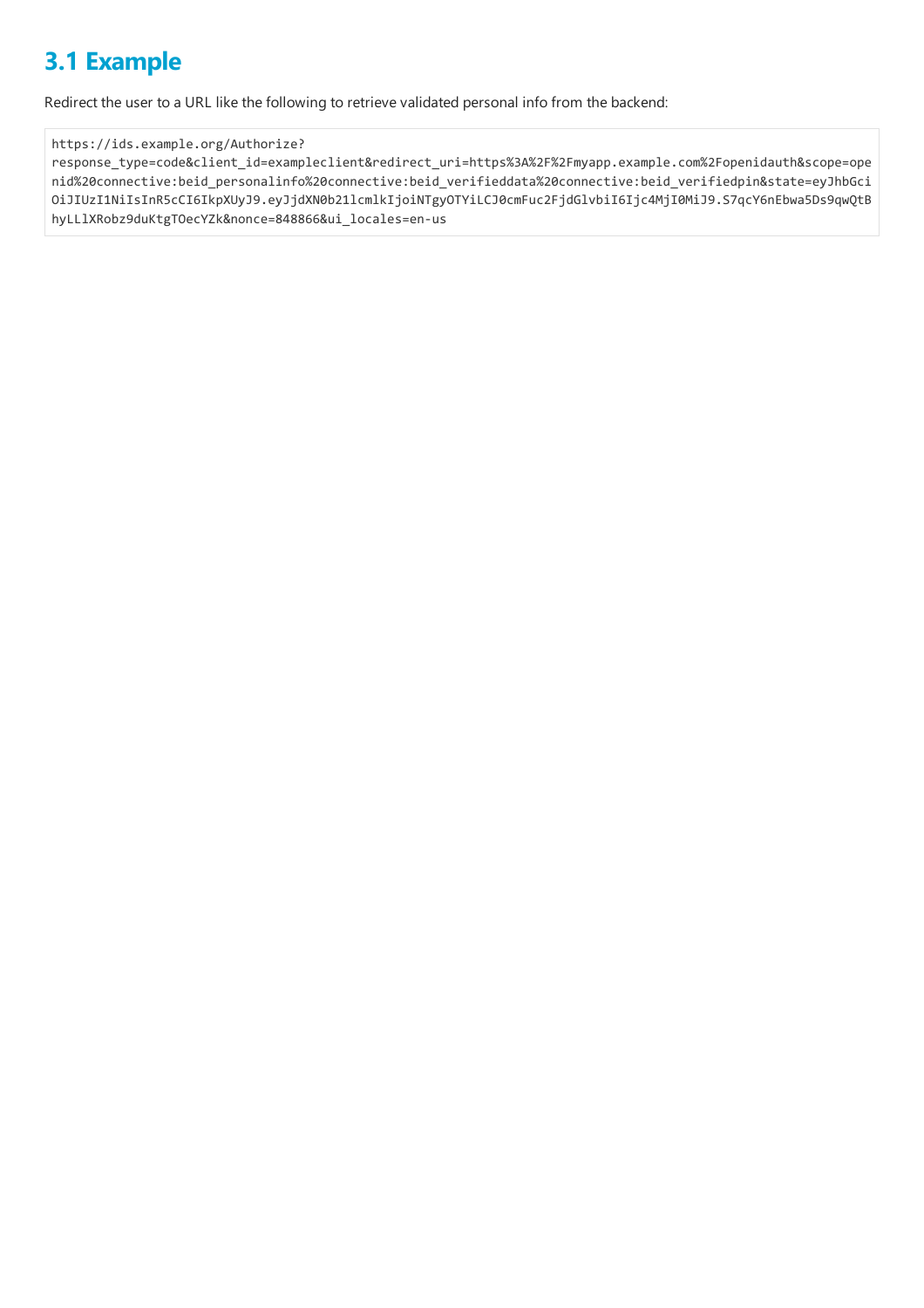## <span id="page-16-0"></span>**3.2 Incorrect Request**

When either the **redirect\_uri** or the **client\_id** is wrong or missing, an error message will be presented to the user without redirecting back to the**redirect\_uri**.

In all other cases, the user's browser will be redirected to the **redirect uri** with a URL parameter "error" containing the error code, as well as a parameter "error\_description" indicating the problem in more detail. The state parameter will contain the state value originally sent to the authorization endpoint.

https://<redirecturi>?error=<error>&error\_description=<erro\_description>&state=<state>

The value of the error and error\_description parameters can be one of the following:

| <b>ERROR</b>              | ERROR_DESCRIPTION                                       |
|---------------------------|---------------------------------------------------------|
| unsupported_response_type | <b>Response type</b> other than 'code' is not supported |
| invalid_scope             | <b>Scope</b> parameter contains unrecognized scopes     |
| server_error              | Server encountered unexpected state                     |
| invalid_request           | Parameter response_type is missing                      |
| invalid_request           | Parameter scope is missing                              |
| Invalid_request           | Parameter <b>state</b> is missing                       |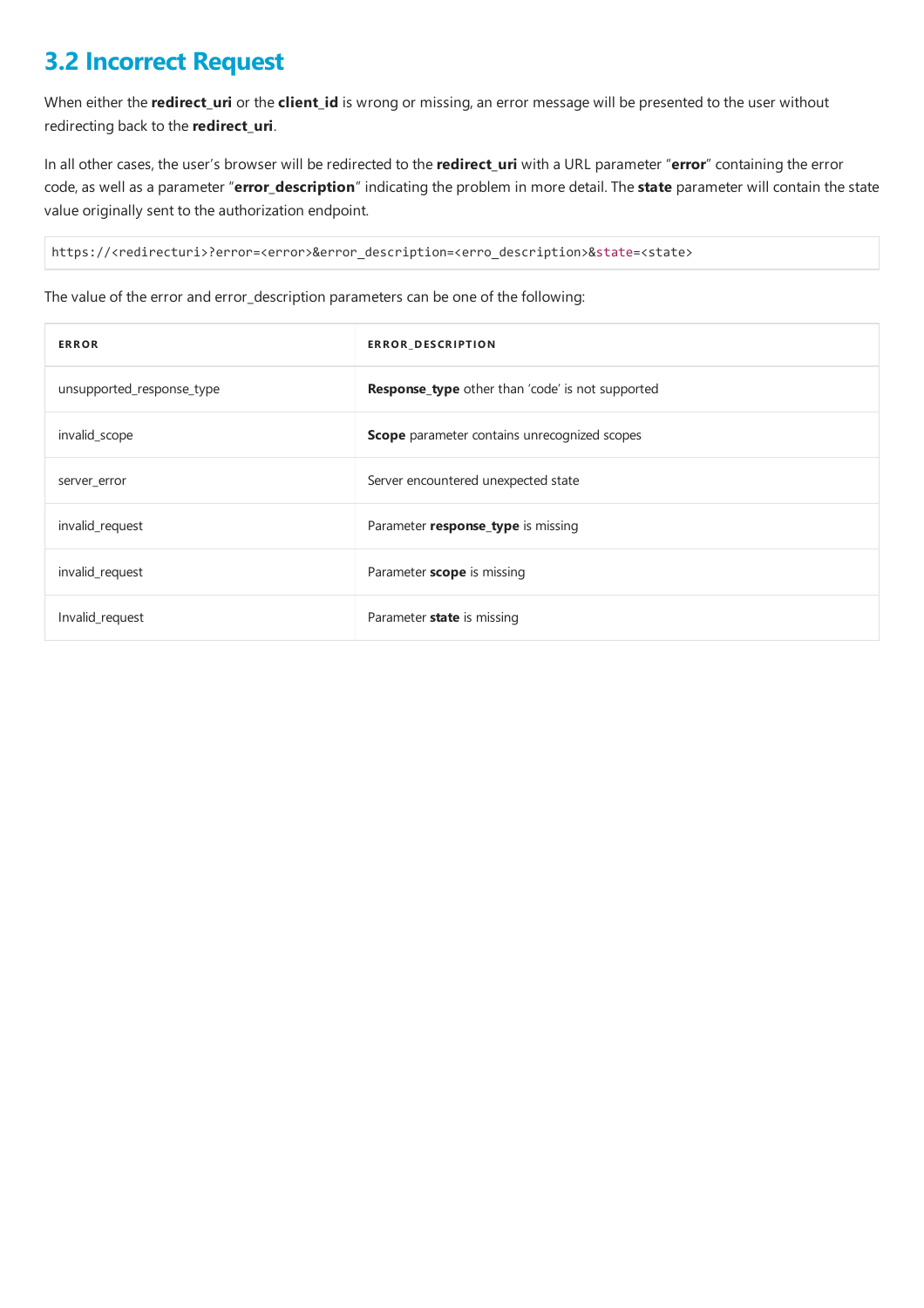## <span id="page-17-0"></span>**3.3 Readout canceled or failed**

The readout request may have been correct but there might have been some issues: the user might not have given consent, the user may have canceled before the readout could complete, the user may refuse to install the Connective browser package or the eID data might no longer be trusted. In such case the identification service instructs the user's browser to redirect to the given redirect uri with a few extra parameters describing the condition:

https://<redirecturi>?error=access\_denied&error\_description=<subcode of error>&state=<state>

The error\_description parameter will be one of following values, used as sub-error-code:

| <b>ERROR</b>  | ERROR_DESCRIPTION               |
|---------------|---------------------------------|
| access_denied | user cancelled or denied access |
| access_denied | not_able_to_readout_eid_card    |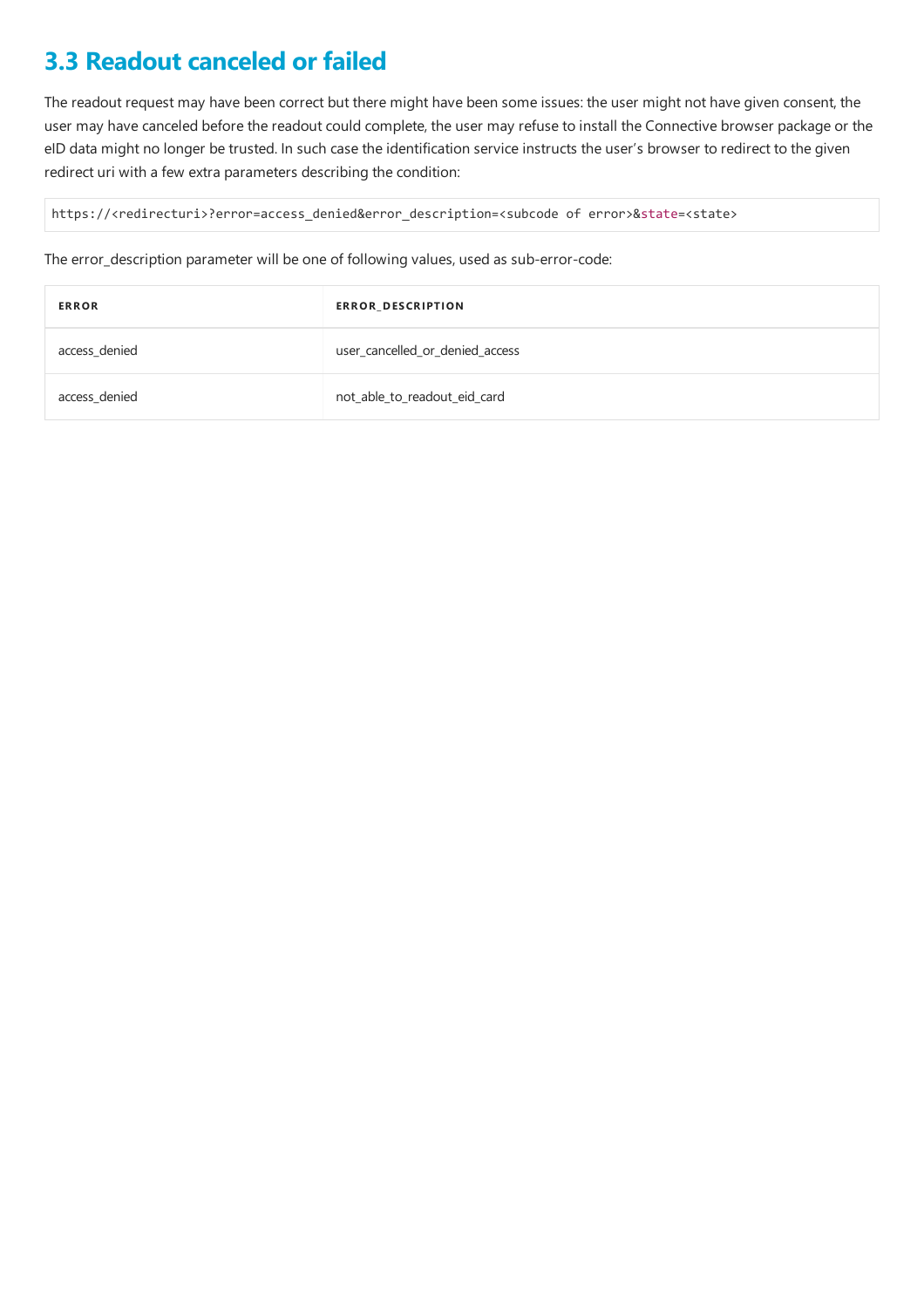## <span id="page-18-0"></span>**3.4 Successful readout**

A screen will be presented to the user to start the readout of the eID. If the Connective browser package is not yet installed, the user will be redirected to the wizard. Next, the activation service will be called to activate the Connective browser package. Depending on the requested scope, any necessary files will be read from the eID.

For mobile users, the Connective app will open to read the eID using a Bluetooth card reader. After the readout, the user continues in the mobile browser.

When the eID readout was successful and the user approved the use and processing of their data, the user's browser will be redirected to the specified redirect URL. This URL will be appended with a number of URL parameters:

- The **code** parameter for accessing the Token endpoint described in section [4.1](#page-23-0).
- The state parameter which contains the value of the state parameter from the initial URL to the Authorize endpoint. The customer application needs to verify that it has not been modified and that the readout session is from a legitimate recently started process.

https://<redirecturi>?code=<code>&state=<state>

For the example in section 3.1:

https://myapp.example.com/openidauth?

code=YF5sl24DYQVtVhDJlirYFeDH1675Ety5uKL4gaAglRB\_zWJnWFrmkdWyKgObQAYn&state=eyJhbGciOiJIUzI1NiIsInR5cCI6IkpXUy J9.eyJjdXN0b21lcmlkIjoiNTgyOTYiLCJ0cmFuc2FjdGlvbiI6Ijc4MjI0MiJ9.S7qcY6nEbwa5Ds9qwQtBhyLLlXRobz9duKtgTOecYZk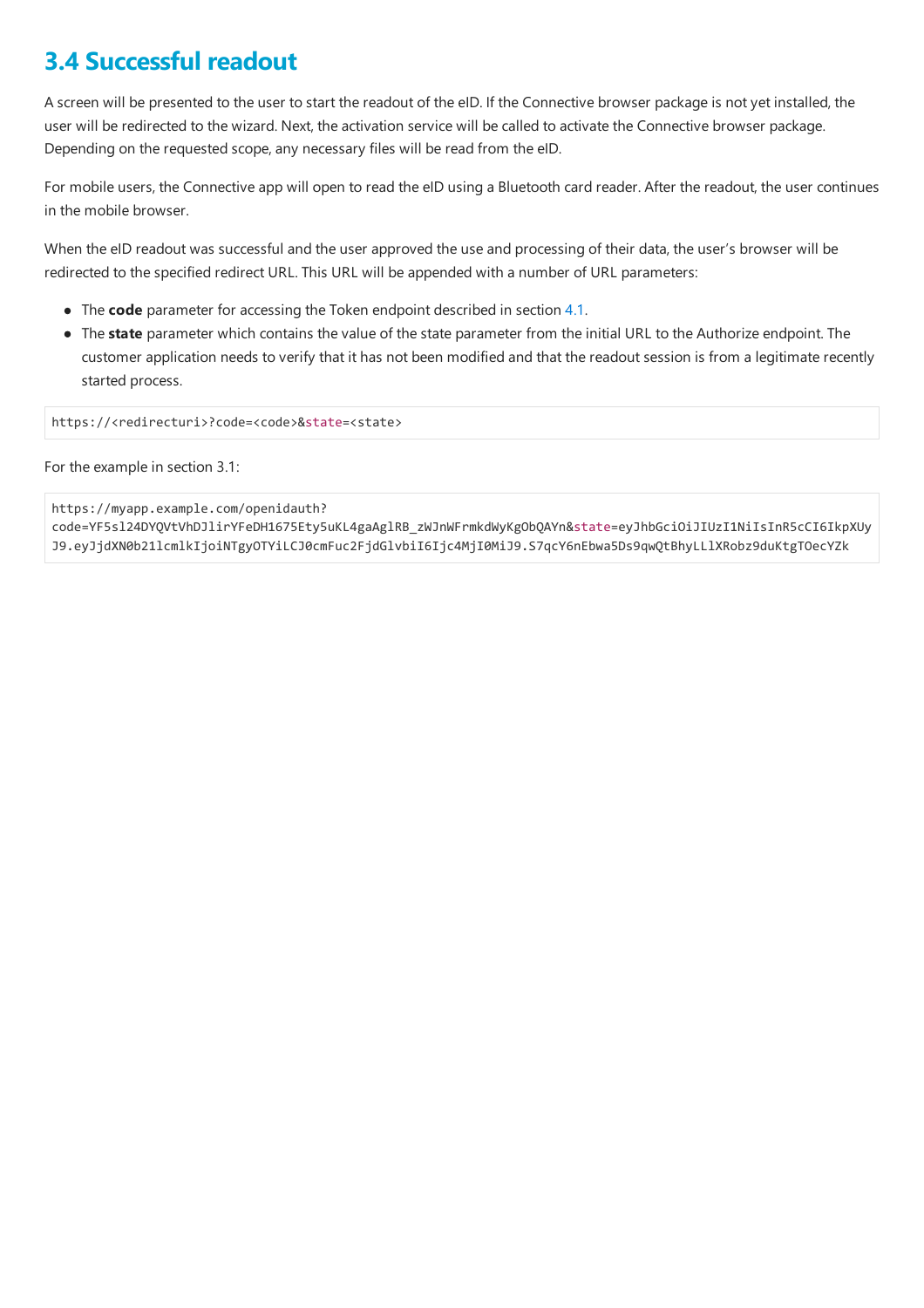## **3.5 Supported Scopes and Returned Claims**

The set of returned information depends on the scope parameter. This section and the following sub-sections list the possibilities.

It is **strongly recommended** to pass the **beid\_verifieddata** scope(seesection 3.5.7 below) and the **beid\_verifiedpin** scope (see section 3.5.6 below) in all cases. Failing to pass these scopes does not guarantee that the user information is authentic or that the card actually belongs to the person holding that card.

Please note that all claims discussed in the following sections are **optionally** returned. If a claim's data is not present on the identity card or is otherwise undecipherable then it will be left out. Text claims which are present are returned the way they are stored on the eID. In some cases this results in an empty string value or weirdly-formatted data. For future-proofing the customer application should treat most returned claims as free-form text without any delimiters.

#### 3.5.1 Default Behavior

When no Identification Service-specific scopes are defined (that is, other than therequired **openid** scope), the user information returned from the final step will contain just a sub claim containing the user's card number or national number (see section 3.5.3 below).

Again, this mode of operation is **not recommended**. Any card may be inserted without checking if the holder knows that card's secret pin or the card may have been forged. Verifying the data and checking the pin makes sure that the sub claim is related to the card holder.

#### 3.5.2 Personal Info

Use the **connective: beid personalinfo** scope to retrieve the following claims:

| <b>CLAIM NAME</b>                         | <b>DESCRIPTION</b>                                                                                                                   |
|-------------------------------------------|--------------------------------------------------------------------------------------------------------------------------------------|
| http://ids.connective.eu/beid/card_number | String containing the number of the card. Each card has a unique number, replacing the card<br>will give a new number to one person. |
| /card_validity_date_from                  | String containing a date formatted as yyyy-mm-dd                                                                                     |
| /card_validity_date_to                    | String containing a date formatted as yyyy-mm-dd                                                                                     |
| /card_delivered_in_town                   | String of the municipality which delivered the card                                                                                  |
| /name                                     | String with the name                                                                                                                 |
| /two_given_first_names                    | String containing one or more given names                                                                                            |
| /first_letter_of_3rd_given_name           | String containing the first letter of 3rd given name                                                                                 |
| /nationality                              | String with the nationality                                                                                                          |
| /birth_location                           | String containing birth location                                                                                                     |
| /birth_date                               | String containing a date formatted as yyyy-mm-dd                                                                                     |
| /gender                                   | String containing "M" or "F"                                                                                                         |
| /noble_condition                          | String stating the person's nobility                                                                                                 |
|                                           |                                                                                                                                      |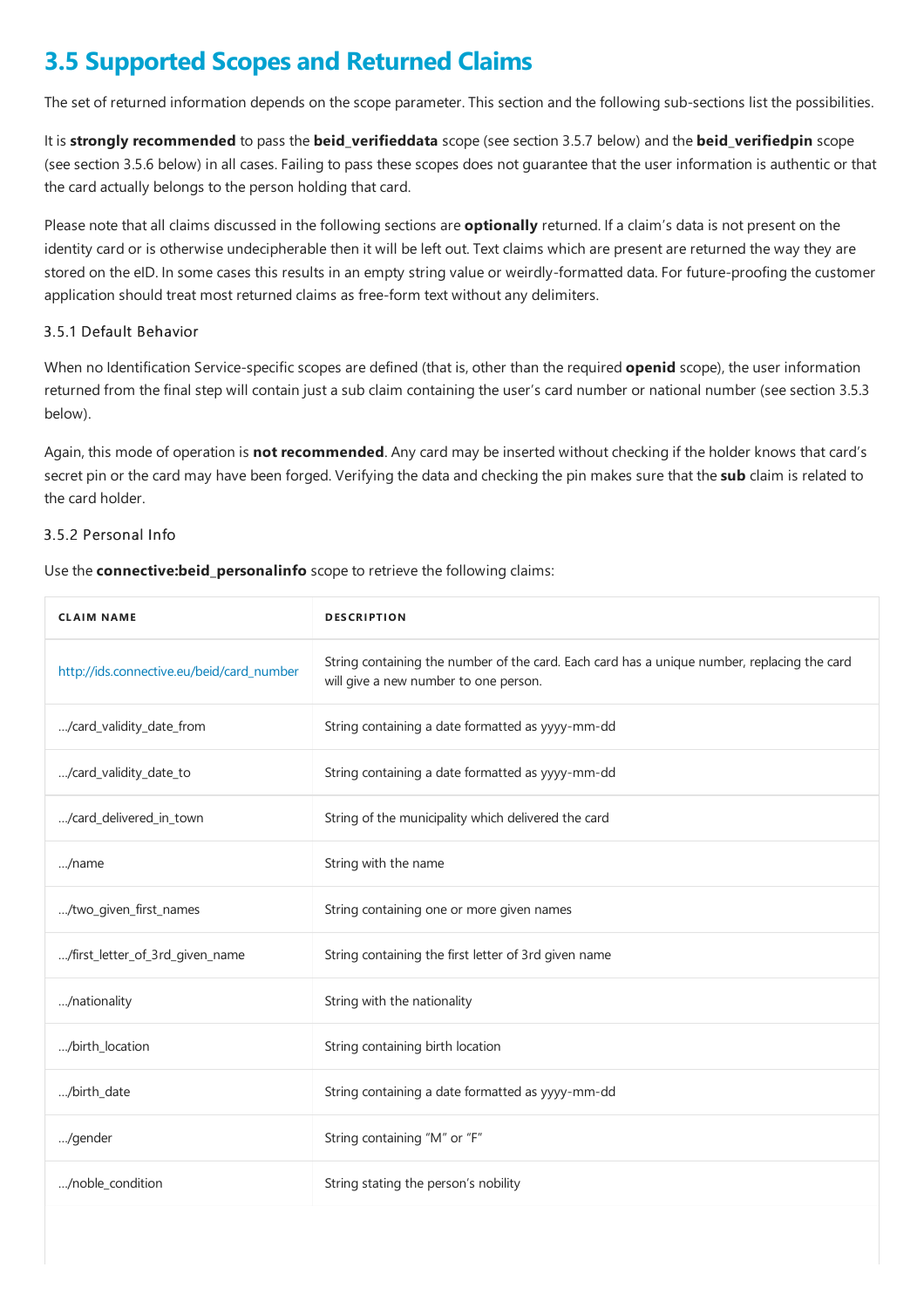<span id="page-20-0"></span>

| <b>CLAIM NAME</b> | <b>DESCRIPTION</b>                                                                                                                                                                                                                                                                                                             |
|-------------------|--------------------------------------------------------------------------------------------------------------------------------------------------------------------------------------------------------------------------------------------------------------------------------------------------------------------------------|
| /document_type    | String declaring the type of document by means of a number:<br>1: Belgian citizen<br>6: Kids ID (<12 years old)<br>7: bootstrap card<br>8: "habilitation / machtigings" card<br>11: card $A$<br>12: $card B$<br>13: $card C$<br>14: $card D$<br>15: card $E$<br>16: card $E+$<br>17: card $F$<br>18: card $F+$<br>19: card $H$ |
| /special_status   | String reserved for special states. Only "0" is used at this moment                                                                                                                                                                                                                                                            |

#### 3.5.3 Include National Number

By default, the sub claim is the card number and no national number is returned when requesting the personal information listed in section 3.5.2 above.

Adding the **connective:beid\_nationalnumber** scope will change the contents of the **sub** claim to the national number and add an extra claim containing the national number. This means that the card number is not returned unless the personal information is actually requested.

| <b>CLAIM NAME</b>                             | <b>DESCRIPTION</b>                    |
|-----------------------------------------------|---------------------------------------|
| http://ids.connective.eu/beid/national_number | String containing the national number |

#### 3.5.4 Address Info

Adding the **connective:beid addressinfo** scope will read out the address information.

| <b>CLAIM NAME</b>                               | <b>DESCRIPTION</b>                                                |
|-------------------------------------------------|-------------------------------------------------------------------|
| http://ids.connective.eu/beid/street and number | String containing the street and number. No quaranteed delimiter. |
| /location                                       | String containing the current residence location                  |
| /zip_code                                       | String containing a postal code                                   |

#### 3.5.5 Photo

Including the**connective:beid\_photo** scopeadds an extra claim containing a small picture.

| <b>CLAIM NAME</b>                   | <b>DESCRIPTION</b>                                                           |
|-------------------------------------|------------------------------------------------------------------------------|
| http://ids.connective.eu/beid/photo | String containing the identity card's picture as a base64 encoded JPEG image |

#### 3.5.6 Pin Check

Specify the connective:beid\_verifiedpin scope to request a pin check. When a user fails to enter the correct pin then the identity reading process stops with an error as seen in section 3.3. Readout [canceled](#page-17-0) or failed.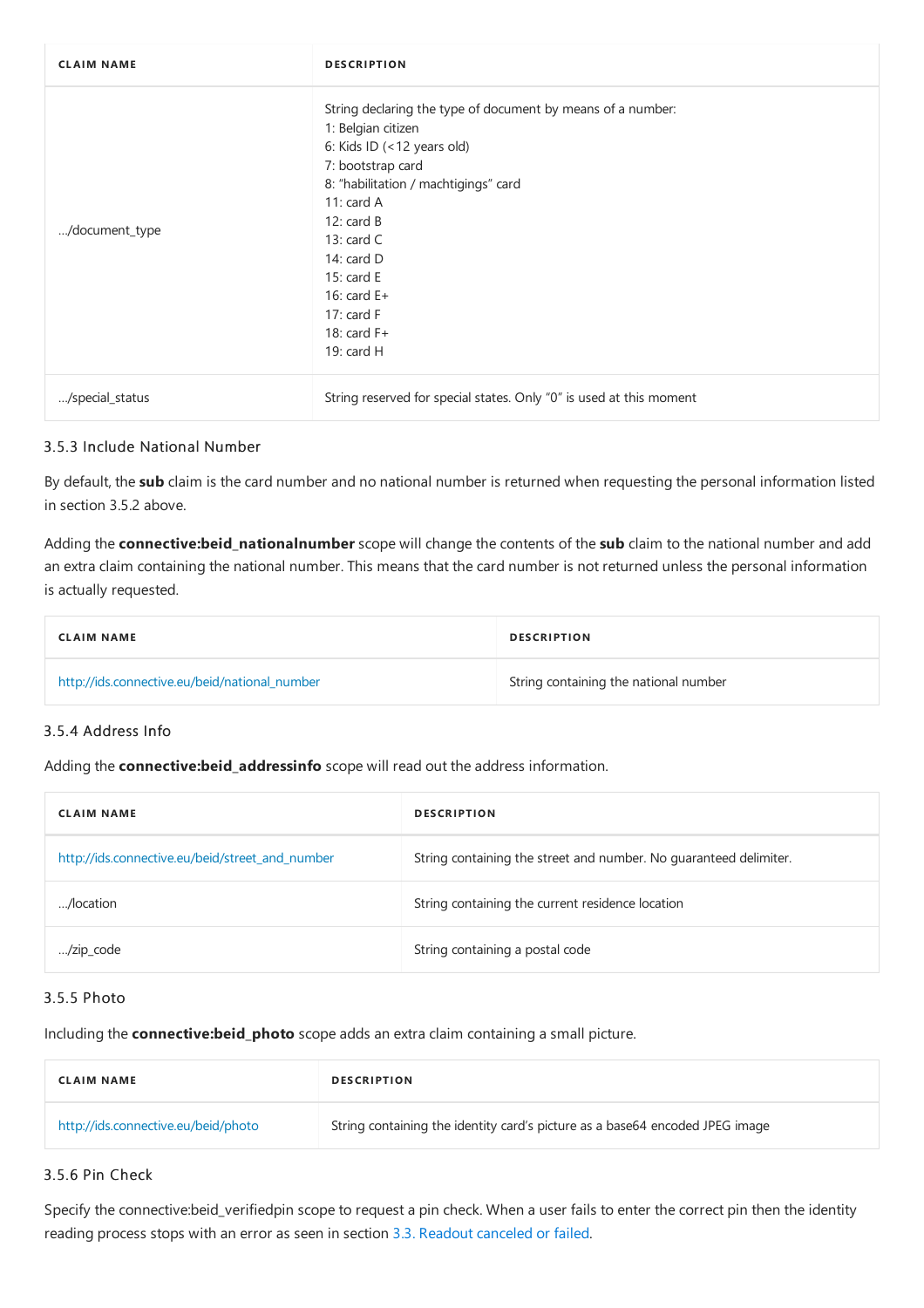Without this scope and claim no guarantees can be made about the holder of the card as the presented card may belong to someone else.

| <b>CLAIM NAME</b>                         | <b>DESCRIPTION</b>                                |
|-------------------------------------------|---------------------------------------------------|
| http://ids.connective.eu/beid/pinverified | A string containing "true" if the pin is correct. |

#### 3.5.7 Verified Data

The **connective:beid\_verifieddata** scope will check the trustworthiness of all the data requested using the other scopes. It does this by checking the cryptographic integrity of a number of signatures and requesting online if some or all of them have been blacklisted (see section [1.4.1](#page-12-0)).

If the card cannot be trusted to be genuine then the identity reading process stops with an error as seen in section 3.3. Readout canceled or failed.

This scope is currently not forced to be on because some scenarios on mobile devices may want to skip verification as a workaround for the long readout time of mobile card readers. However, this scope can only be left out if there is another sufficiently strong authentication method to hold the right user accountable for any read data. It is then up to the customer application to verify that the newly read personal info is valid and matches older personal info.

It is therefore recommended to specify this scope in all cases when in doubt.

| <b>CLAIM NAME</b>                          | <b>DESCRIPTION</b>                                  |
|--------------------------------------------|-----------------------------------------------------|
| http://ids.connective.eu/beid/dataverified | A string containing "true" if the data is verified. |

#### 3.5.8 Skip Summary

The customer application may already have a screen to ask the user's consent about reading personal information and a second screen to show the retrieved information. In this case the Connective Identification Service can skip the final summary screen and return immediately to the customer application by specifying the **connective:beid nosummary** scope.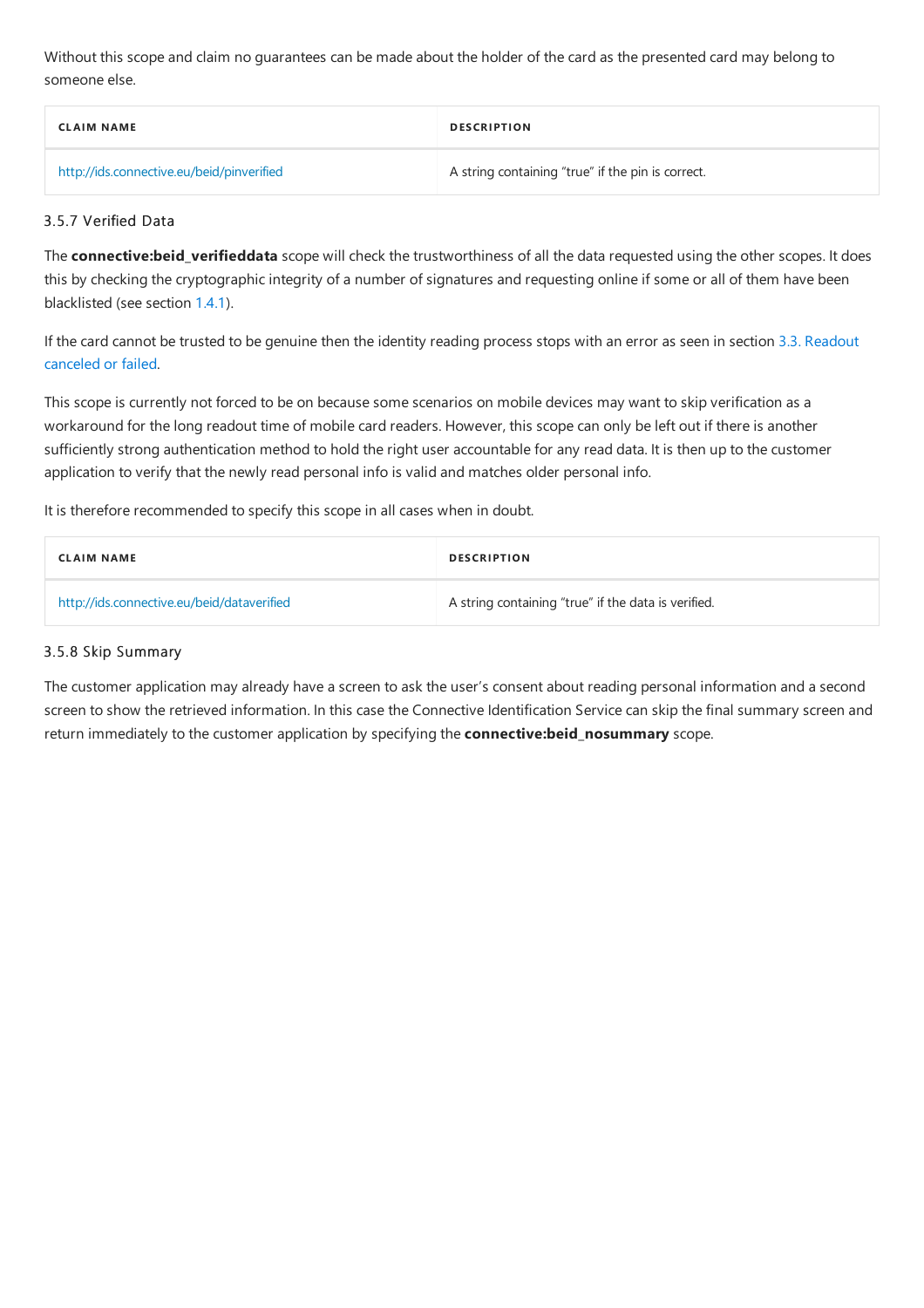# <span id="page-22-0"></span>4. Token Endpoint

The token endpoint should be called from the customer application's backend. Requests need the code received from the Authorization endpoint (see section 3.4 [Successful](#page-18-0) readout) to exchange it for an access code and an IdToken JWT.

The access code is needed to get the readout information from the UserInfo endpoint.

The IdToken is an identification token (combination issuer-subject).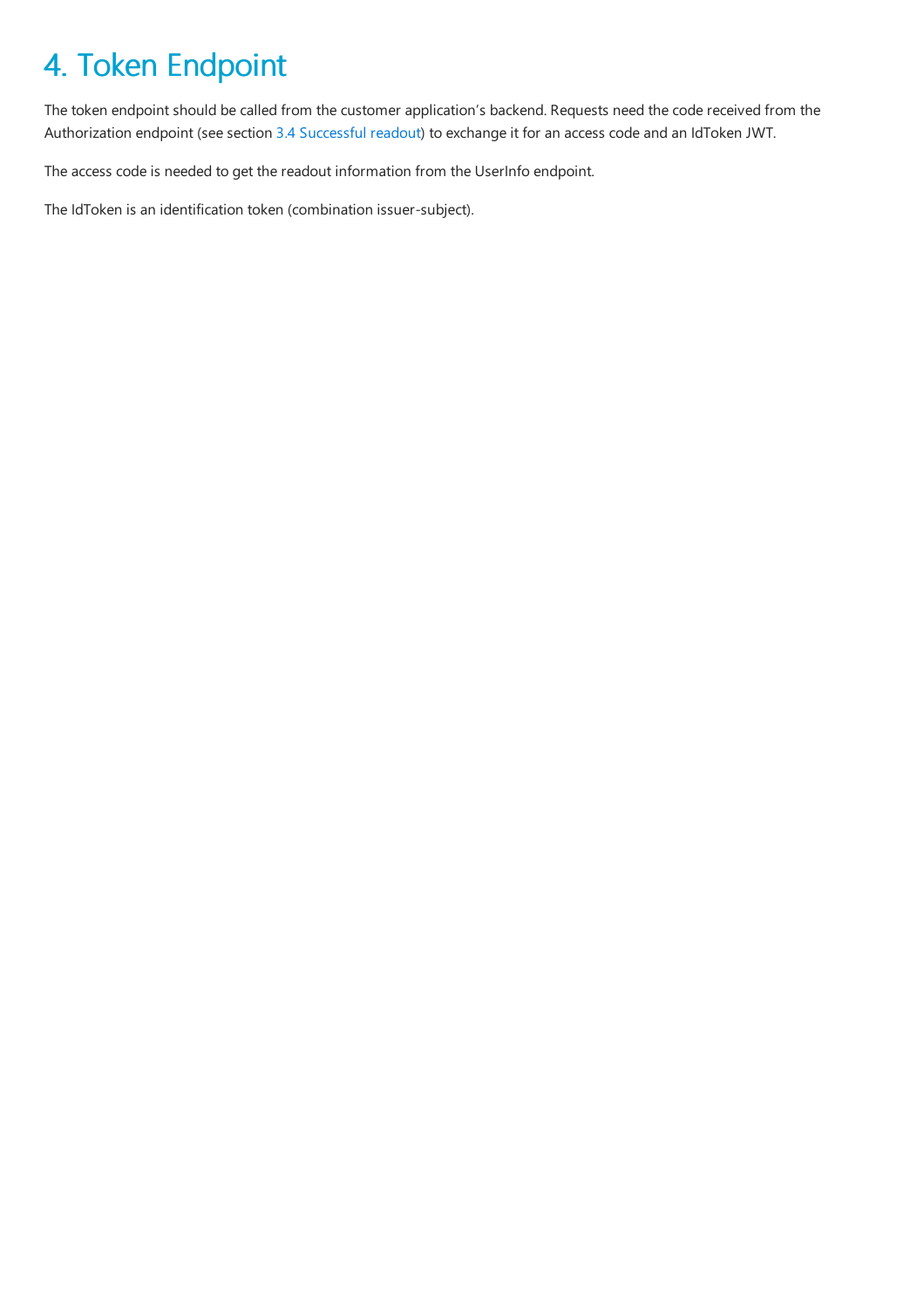### <span id="page-23-0"></span>**4.1 Request**

When calling the Token endpoint, the customer application needs to authenticate by using its unique **client id** and **unique password**. As mentioned in section 2. [Getting](#page-13-0) started there are 2 methods of providing these credentials, and the exact method used is decided during registration. If the method needs to change, then Connective needs to alter theregistration.

In both cases the HTTP Method is POST. The content type should be set to **application/x-www-form-urlencoded**.

The Token endpoint can be found at the following URL:

https://<server name>/identityapi/v1/openidconnect/tokens

The body should contain at least the following parameters:

- **grant type** should be a fixed value set to "authorization code" (without quotes)
- **code** as received from the Authorization endpoint
- **redirect uri** as provided at registration time and to the Authorization endpoint (see section 2. [Getting](#page-13-0) Started).

#### 4.1.1 Basic authentication scheme

This authentication scheme uses the HTTP Authorization header as specified for the Basic authentication scheme in RFC 1945.

Please note that there is one extra *complication*: OpenID Connect expects both the client\_id and password to be converted to an UTF-8 string and to be URL encoded **before** concatenation and base64 encoding. In short, the header's value is built like this:

Basic <br/>base64( url-encode(utf8('clientid')) + ':' url-encode(utf8('password')) )>

#### 4.1.2 POST" authentication scheme

This authentication scheme expects a few extra parameters in the request's body.

- **client id** as given by Connective after registration (see section 2. [Getting](#page-13-0) Started)
- **client\_secret** the unique password for this customer application

These values are all URL-encoded like the rest of the parameters in the POST body.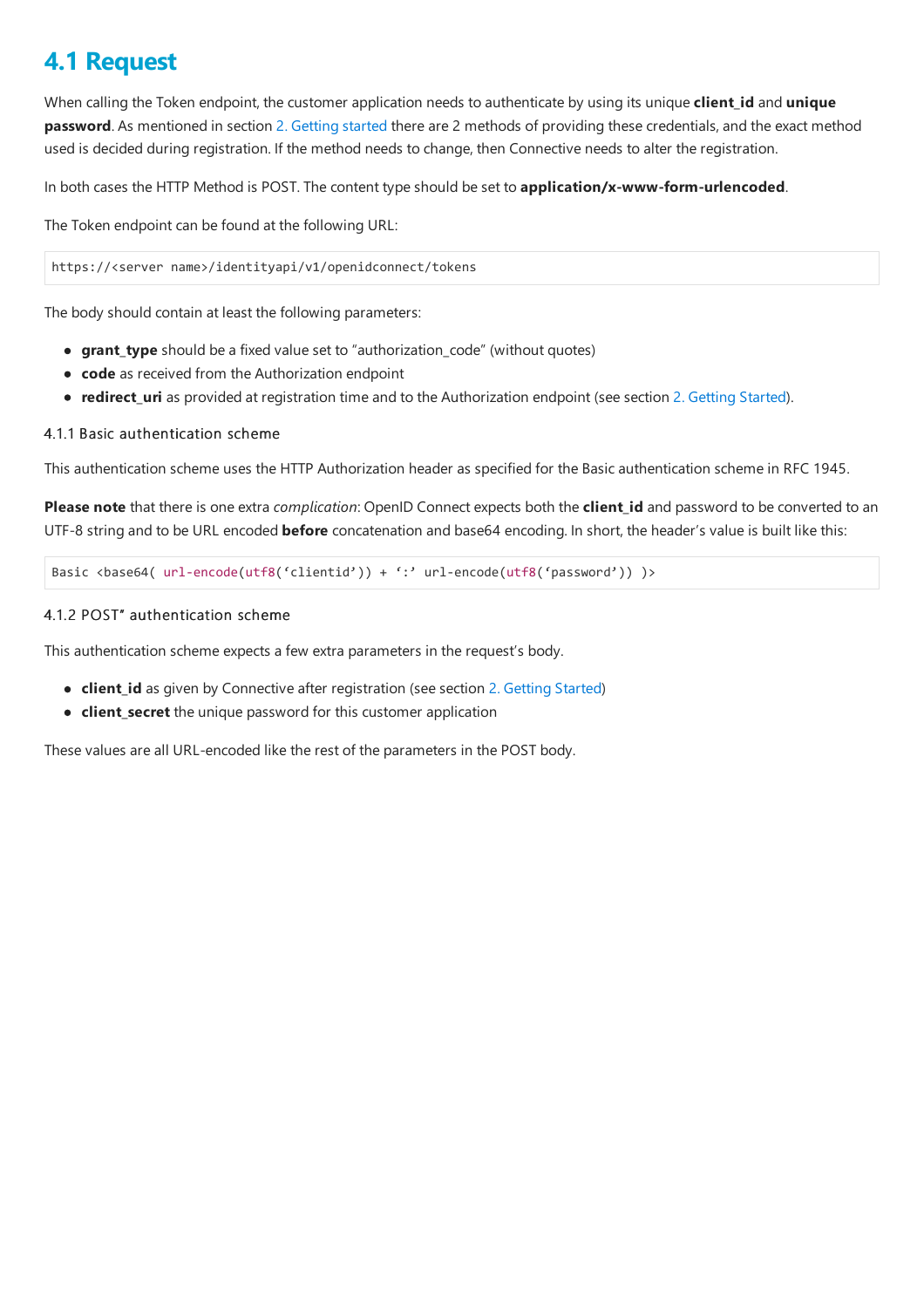## <span id="page-24-0"></span>**4.2 Example**

Here is how a request might look, assuming that the application is registered using Basic authentication:

POST /identityapi/v1/openidconnect/tokens HTTP/1.1 Host: ids.example.org Content-Type: application/x-www-form-urlencoded Authorization: Basic ZXhhbXBsZWNsaWVudDpodW50ZXIy

grant\_type=authorization\_code&code=YF5sl24DYQVtVhDJlirYFeDH1675Ety5uKL4gaAglRB\_zWJnWFrmkdWyKgObQAYn&redirect\_ uri=https%3A%2F%2Fmyapp.example.com%2Fopenidauth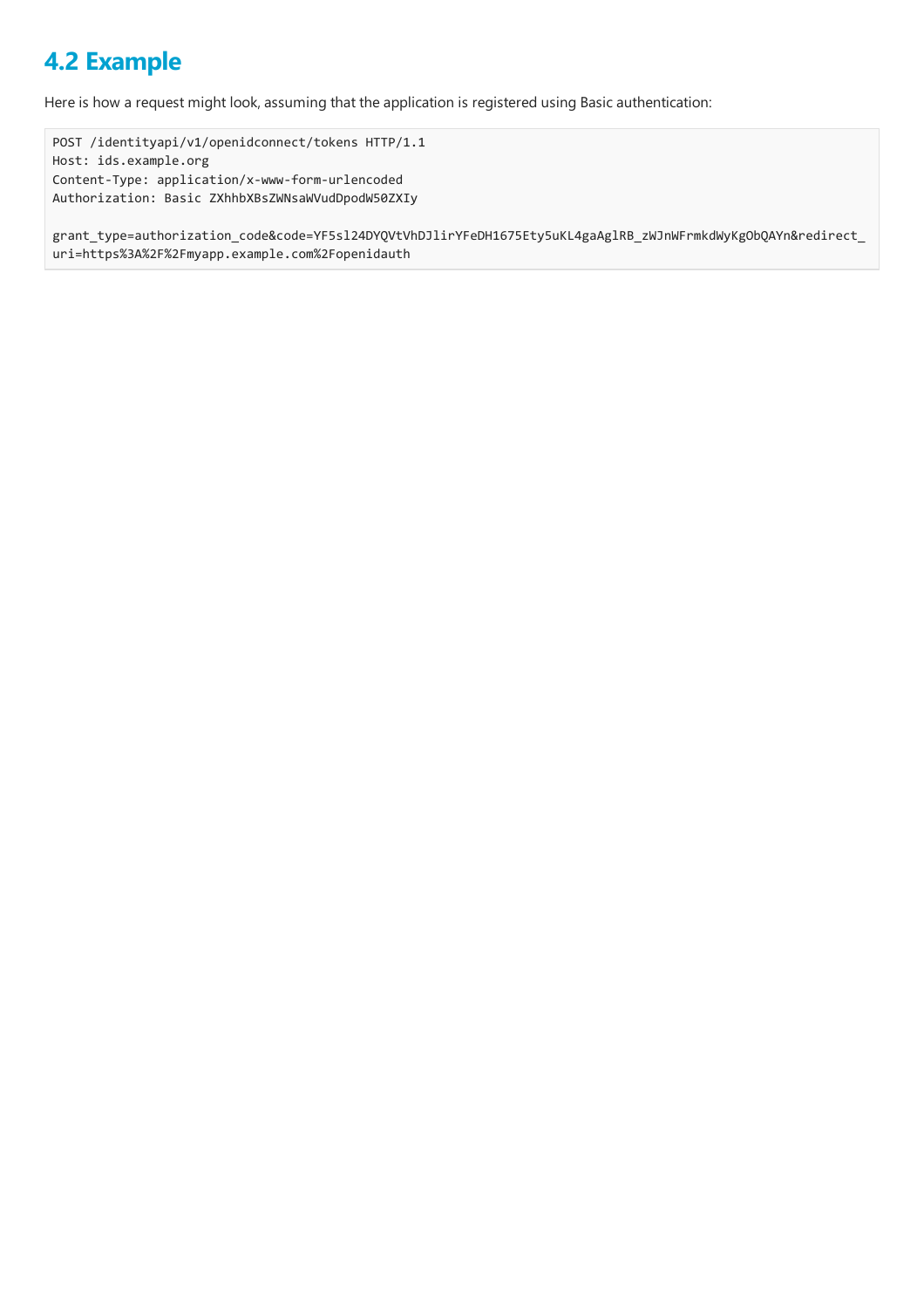## <span id="page-25-0"></span>**4.3 Incorrect request**

- Http status code 400 if the request is incorrect (missing parameters or incorrect value)
- Http status code 401 if credentials are not correct or the token is expired
- Http status code 404 if the code does not exist (for that client)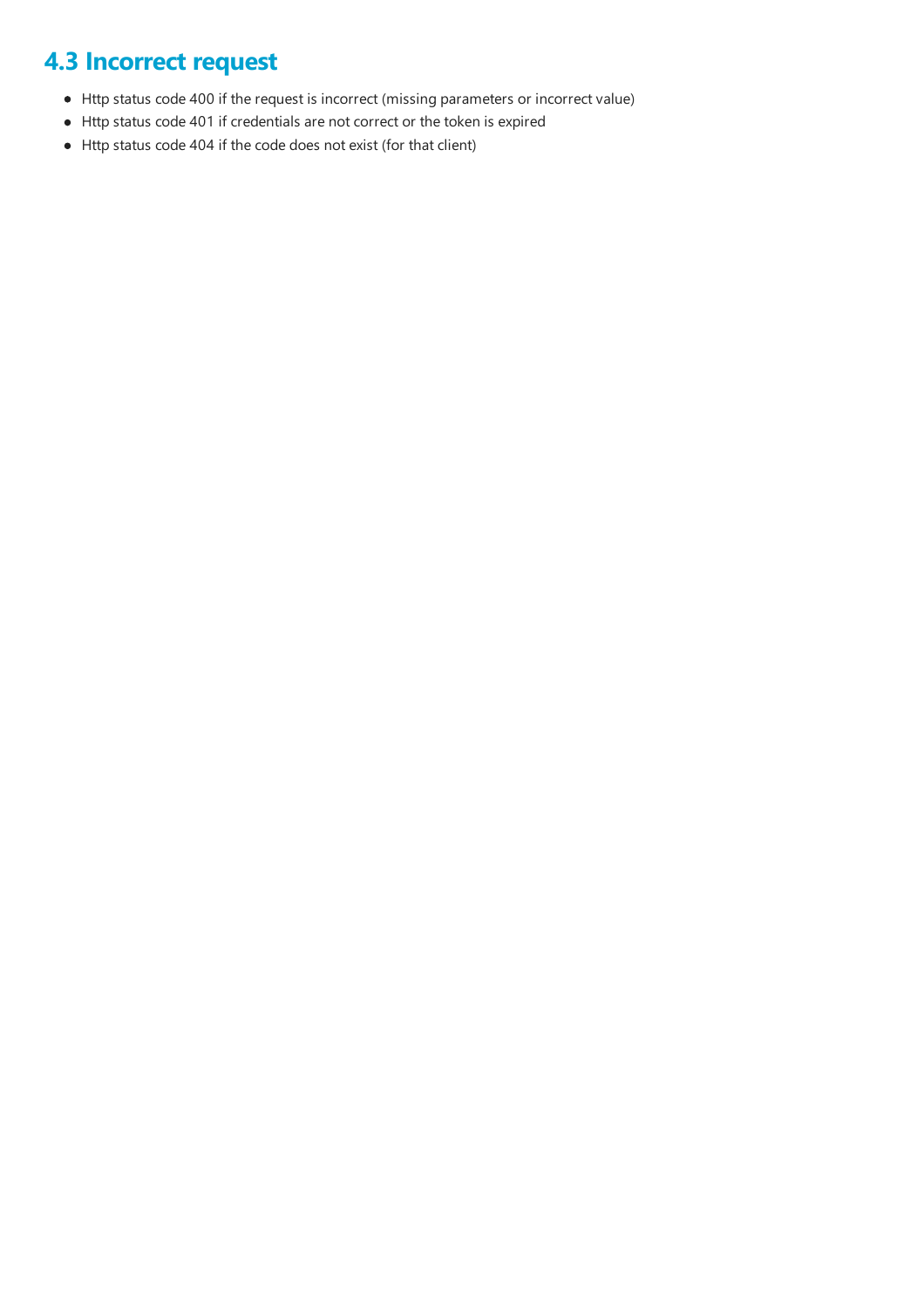### <span id="page-26-0"></span>**4.4 Correct request**

A correct request to the Token endpoint will give following response:

```
{
"access_token":"EDmobWFEMuP8JxZEy2k7wWtb9NUEWHuSphs1Qj9d3Rm5lBG0oCXX3Rm",
"token_type":"Bearer",
"expires_in":10,
"id_token":"eyJhbGciOiJSUzI1NiIsInR5cCI6IkpXVCJ9.eyJpc3MiOiJodHRwczovL2lkcy5leGFtcGxlLm9yZy8iLCJpYXQiOjE0ODg1
NDUxMTUsImV4cCI6MTQ4ODU0NTEyNSwiYXVkIjoiZXhhbXBsZWNsaWVudCIsInN1YiI6Ijc3ODg5OTEyMyIsIm5vbmNlIjoiODQ4ODY2In0.1s
VHkE0MQyrepWNK_yQ7NbQ4IxyyMD3L9ewFA4yUaS8"
}
```
Where the parameters mean the following:

- **access\_token**: this parameter is used as credential to access the UserInfo endpoint (see section 5. UserInfo [Endpoint](#page-27-0)).
- **token\_type**: specifies the access token's type, a fixed value.
- **expires\_in**: this number tells thecaller for how many seconds the **access\_token** will remain valid.
- **id\_token**: IdToken in JWT format, see below.

#### 4.4.1 IdToken details

The id token is a JWT. Information on using JWT is not in scope of this document, please see the references in section 10. References for more information.

The payload of the IdToken JWT consists of the following:

```
{
   "iss":"<issuer identifier, url of the server>",
  "iat":<token creation time in seconds since 01/01/1970>,
  "exp":<token expiry time in seconds since 01/01/1970>,
   "aud":"<clientid of customer application>",
   "sub":"<user's card number or national number>",
   "nonce":"<optional nonce value from initial request on Authorization endpoint>"
}
```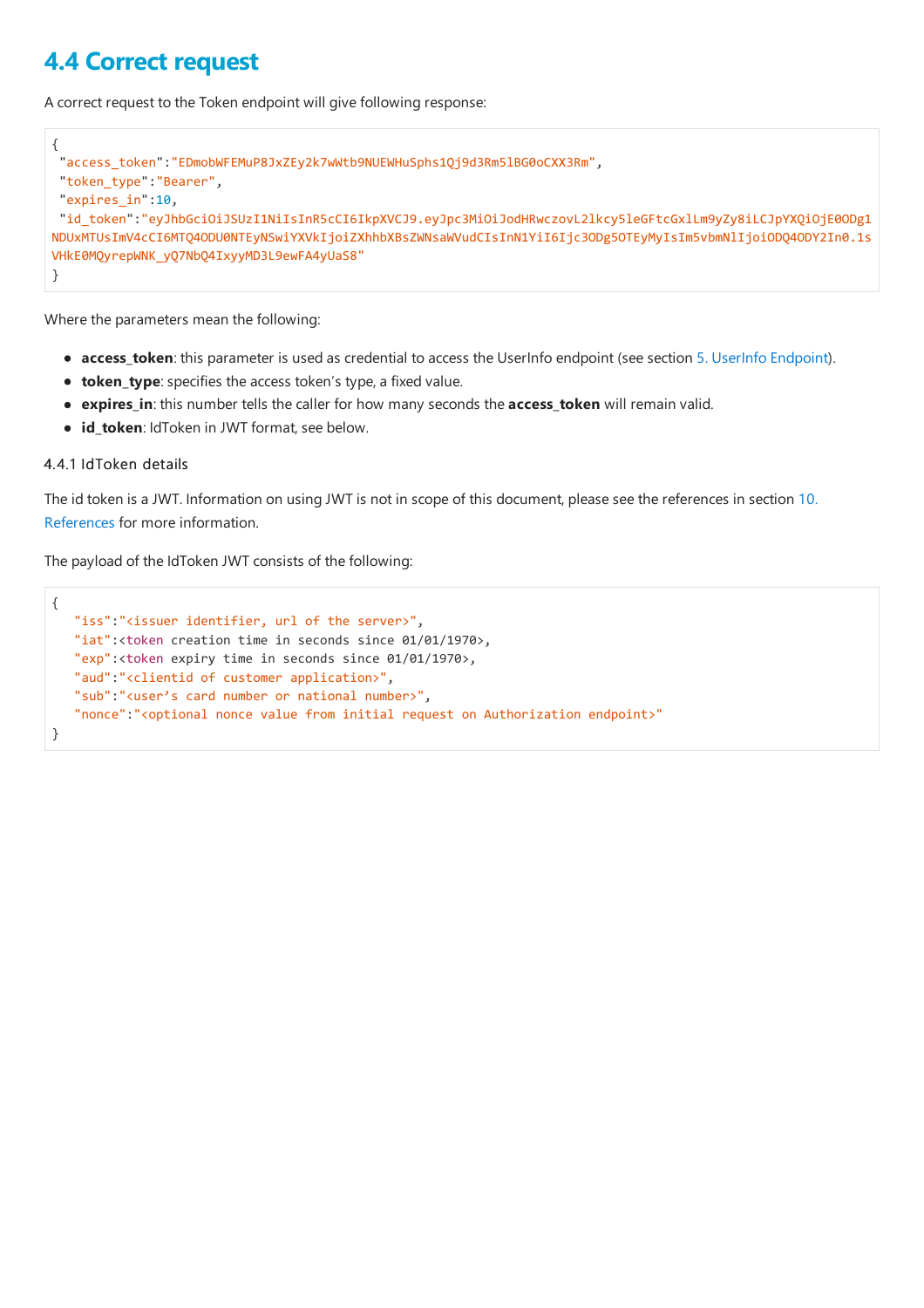# <span id="page-27-0"></span>5. UserInfo Endpoint

The customer application's backend calls the UserInfo endpoint to retrieve the eID data in claims form.

To do so, the customer application needs to provide the **access\_token** as received from the Token endpoint in the HTTP Authorization header. The access token is only valid for a limited amount of time (see section 4.4 [Correct](#page-26-0) request) so this call must be done as soon as possible after the Token endpoint call.

The UserInfo endpoint can be found at the following URL:

https://<server name>/identityapi/v1/openidconnect/userinfo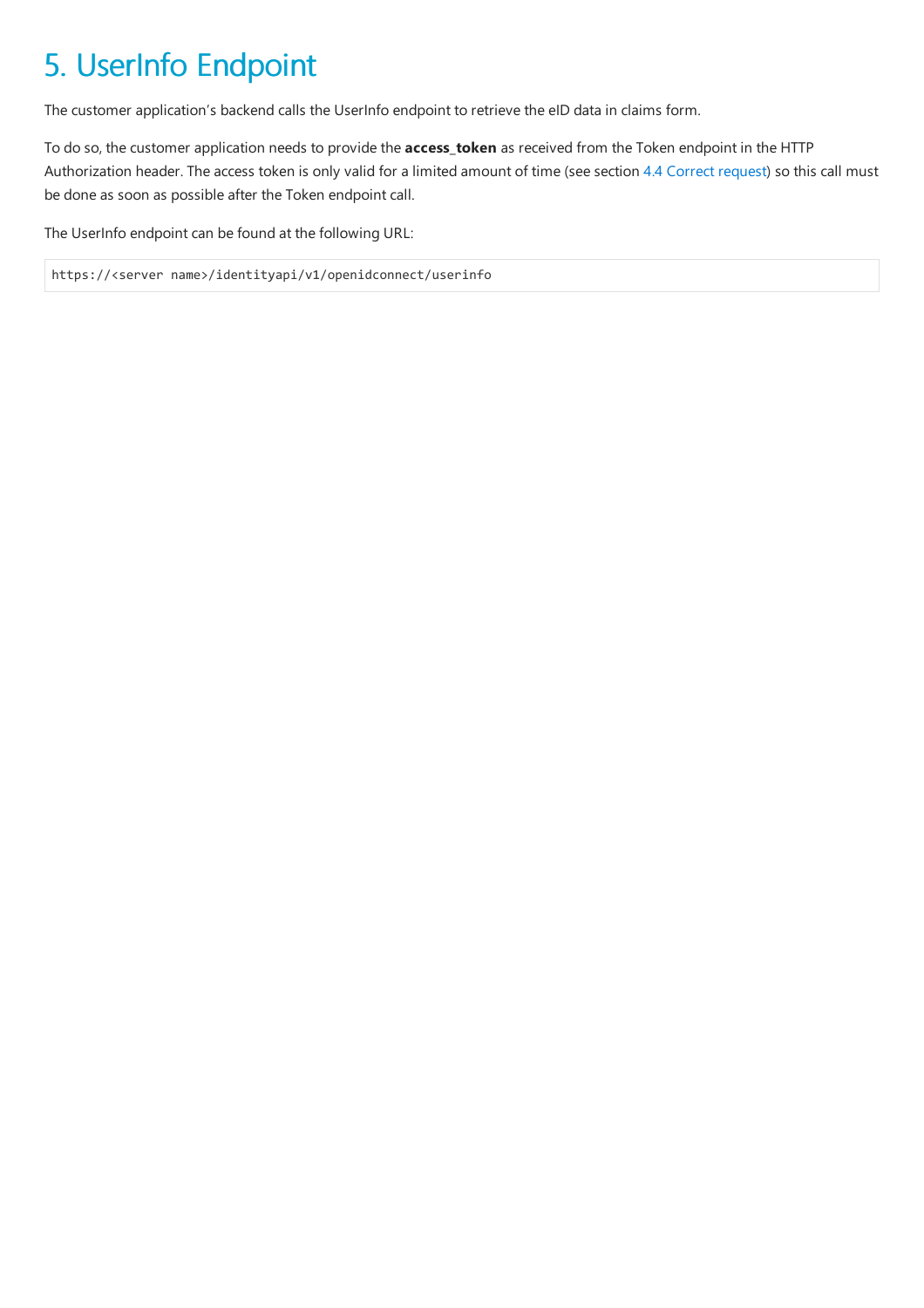## <span id="page-28-0"></span>**5.1 Request**

The HTTP method is GET.

The **access\_token**'s value needs to be prepended with "Bearer " which can then be used as value for the HTTP Authorization header.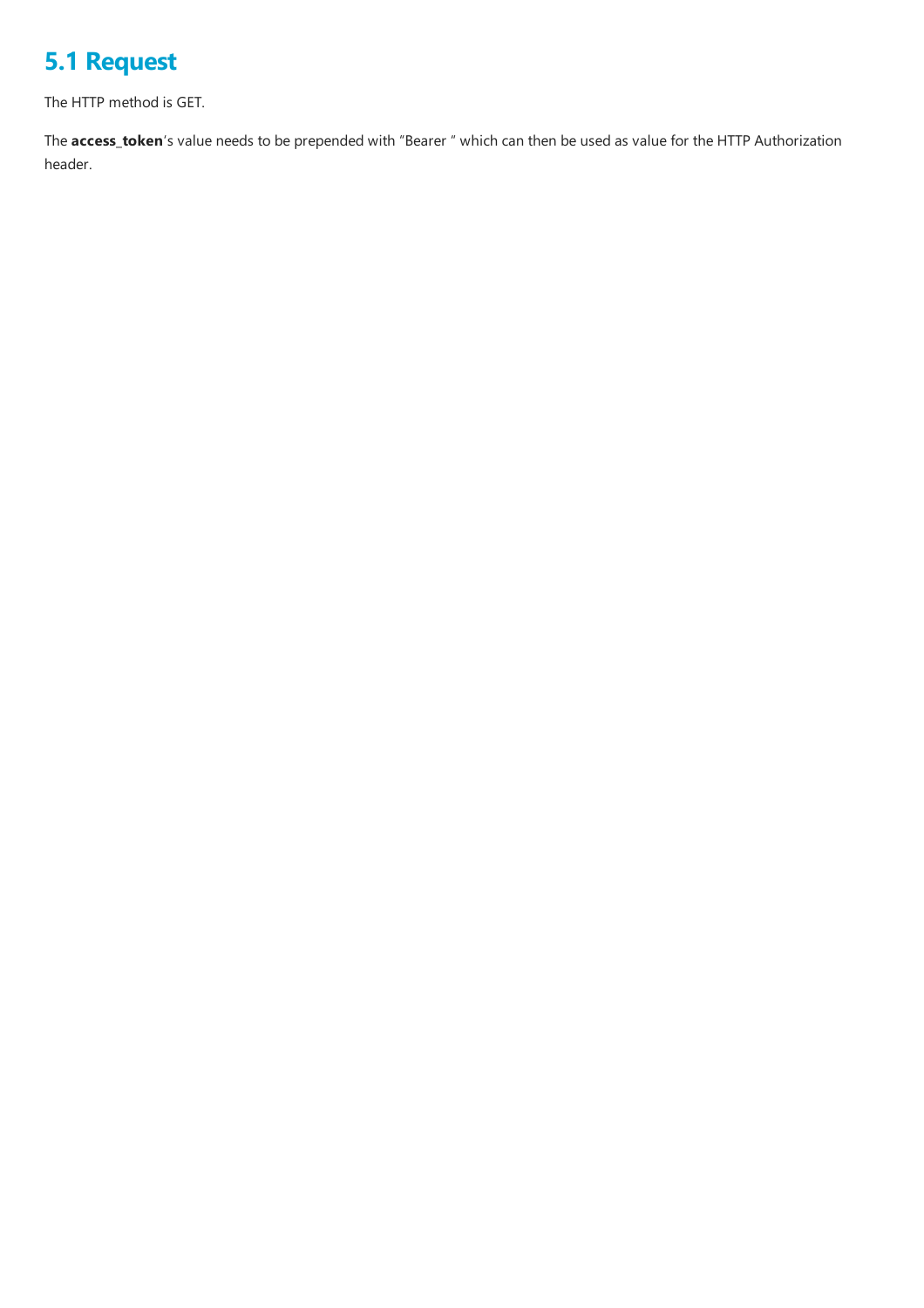## <span id="page-29-0"></span>**5.2 Example**

GET /identityapi/v1/openidconnect/userinfo HTTP/1.1 Host: ids.example.org Authorization: Bearer EDmobWFEMuP8JxZEy2k7wWtb9NUEWHuSphs1Qj9d3Rm5lBG0oCXX3Rm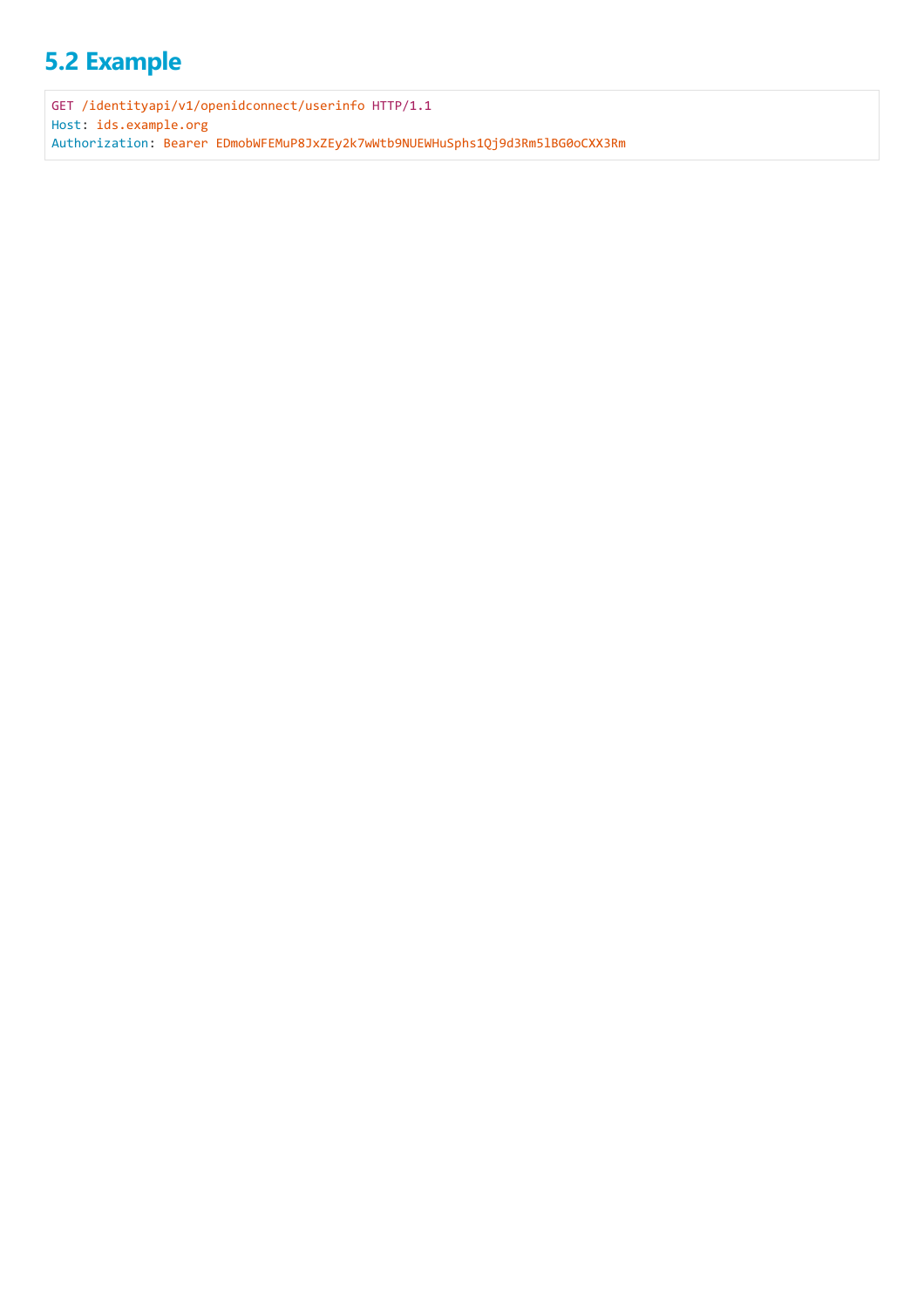## <span id="page-30-0"></span>**5.3 Incorrect request**

Http status code 401 Unauthorized if the authorization header is missing or the used **access\_code** is unknown or expired.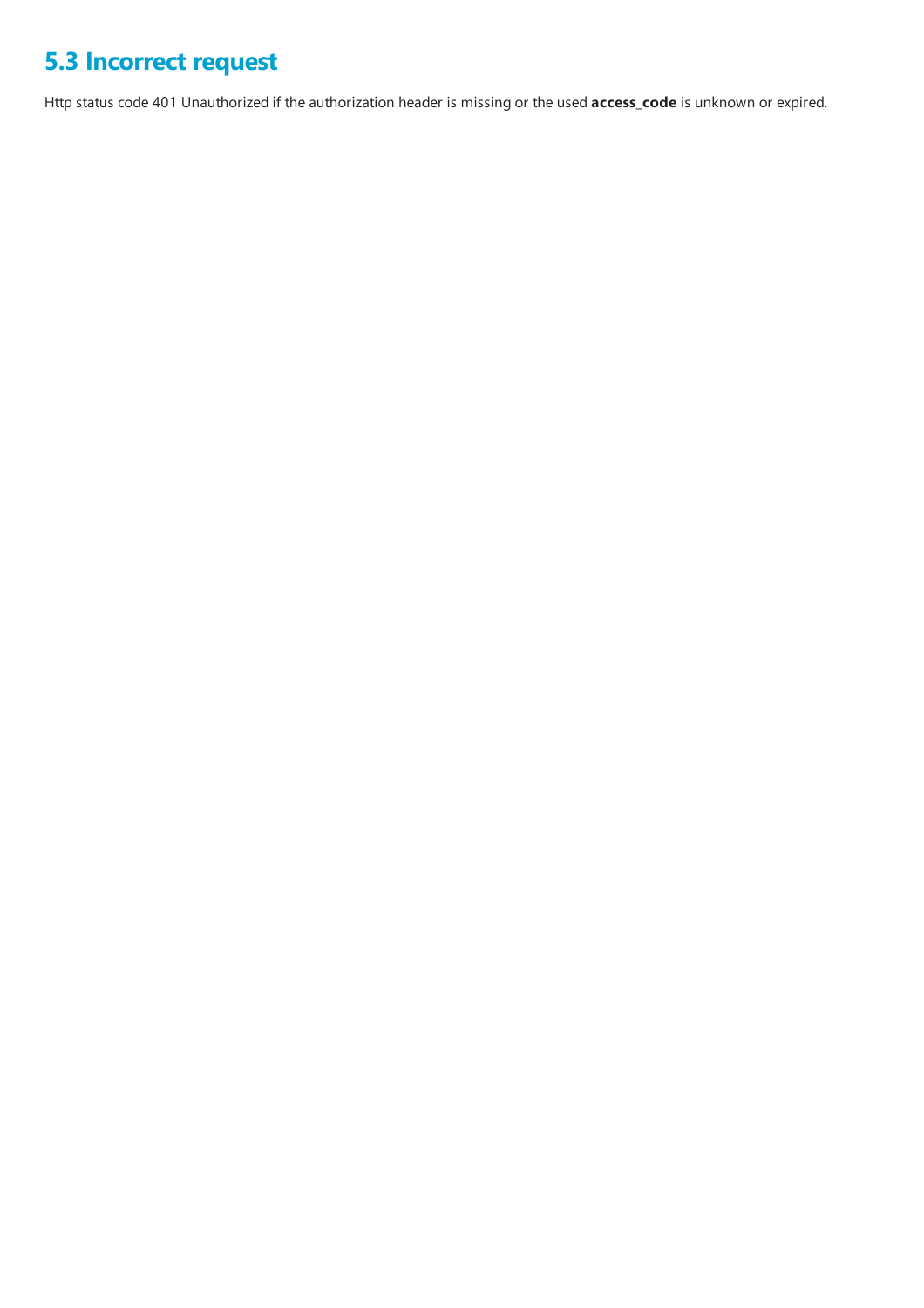### <span id="page-31-0"></span>**5.4 Successful request**

As mentioned in section 2. [Getting](#page-13-0) started the format of the response depends on a preference set when the customer application is registered by Connective.

This preference decides whether the result is plain JSON or a signed JWT.

The actual contents of the response depend on the scopes given to the [Authorization](#page-20-0) endpoint. For more info see section 3.5 Supported Scopes and Returned Claims.

5.4.1 Plain json

The content type of the HTTP response will be **application/json**.

The content will be in following form:

```
{
    "sub" : "<identifier of the user/card>",
    "http://ids.connective.eu/beid/name" : "<value>"
    ....
}
```
#### 5.4.2 Signed JWT

The content type of the HTTP response will be **application/jwt**.

The payload of the JWT (without header and signature) will be in following form:

```
{
   "iss" : "<issuer identifier>",
   "aud" : "<clientid of the customer application>",
    "sub" : "<identifier of the user/card>",
    "http://ids.connective.eu/beid/name" : "<value>"
    ....
}
```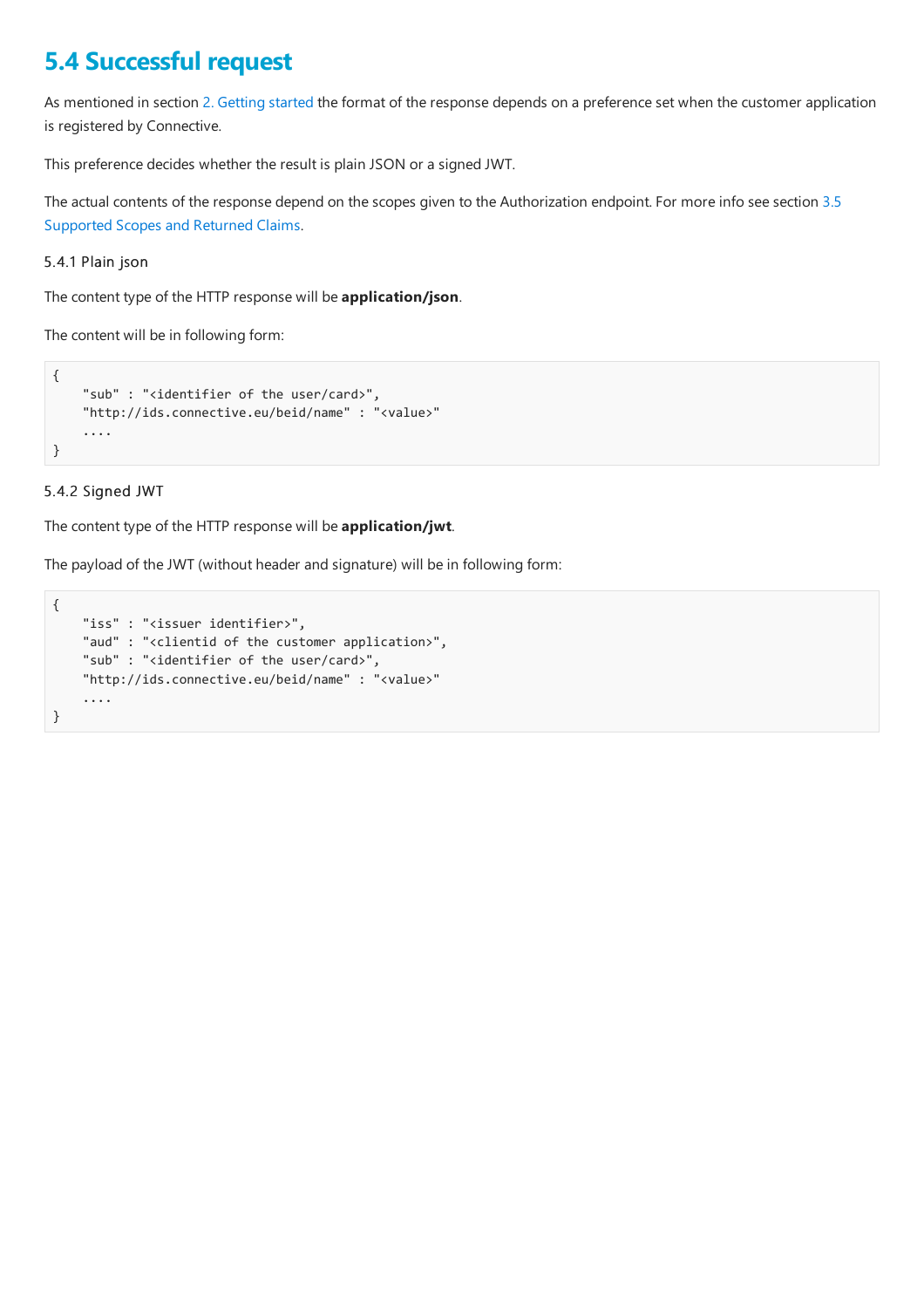# <span id="page-32-0"></span>6. OpenID Connect Discovery

The Connective identification service implements the OpenID Connect Discovery endpoint to find out all the URIs of the endpoints in the Identification service.

The Discovery endpoint can be found at the following URL:

```
https://<server name>/.well-known/openid-configuration
```
The HTTP method is GET, no authentication is necessary.

### **6.1 Example**

Example output of the endpoint:

```
{
"issuer":"https://ids.exampleorg/OpenIdConnect",
"authorization_endpoint":"https://ids.example.org/OpenIdConnect/Authorize",
"token_endpoint":"https://ids.example.org/OpenIdConnect/identityapi/v1/openidconnect/tokens",
"jwks_uri":"https://ids.example.org/OpenIdConnect/identityapi/v1/openidconnect/keys
"userInfo_endpoint":"https://ids.example.org/OpenIdConnect/identityapi/v1/openidconnect/userinfo",
"response_types_supported":["code"],
"subject_types_supported":["public"],
"id_token_signing_alg_values_supported":["RS256"],
"token_endpoint_auth_methods_supported":["client_secret_post","client_secret_basic"]
}
```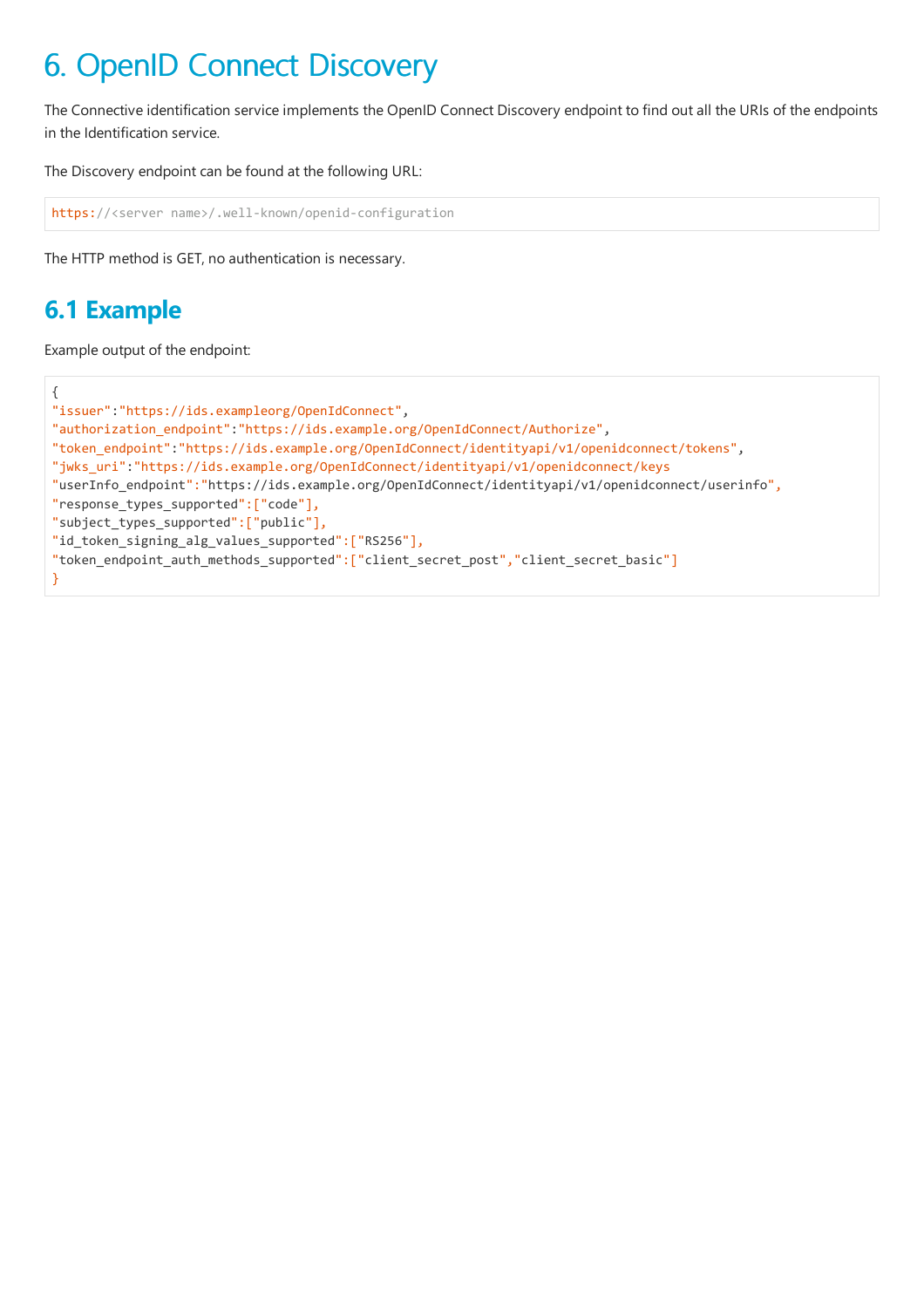# <span id="page-33-0"></span>7. Jwks Endpoint

In order to validate the signatures of JWTs returned by the Connective identification service, the Jwks endpoint can be called to retrieve the public keys used to validate signatures. The identifier of the particular key which was used in a signature will be present in a header of the JWT.

The Jwks endpoint can be found at the following URL:

```
https://<server name>/identityapi/v1/openidconnect/keys
```
The HTTP method is GET, no authentication is necessary.

## **7.1 Example**

Example output from the Jwks endpoint:

```
{
   "keys": [
                {
                    "kty": "RSA",
                    "alg": "RS256",
                    "use": "sig",
                    "kid": "02B1174234C29F8EFB69911438F597FF3FFEE6B7",
                    "n":
"uzMHUsTLuKcrftWFPAwDPkg2xY7i6r9Q6_9mygvvXNMQFV8jbxvsnfMvWE0XF_OyH9JZ0w9XCOkzvQc31wt5VKXJw9n-
Qt1mfOAx4COhyTcI0ptdeOHvg7KociG65xP2HFoM4S6QP_T102e9rQcon6BehCNAqZPA1RYFWFMHO__jBf0Lml7vDHLmYTih8ewcJ1CUJuZfDp
MwNQHFa7wVfZrA39lSt0ZOZPdDtui2fpgItyM6K7Ug-
B8p47krJ8EUNSYeWAlWSuLYM1iLpWwSQ6lnQXZwvaOu3mM_jkTstIfd9Mxj7XIXSTuNXwx_E5PO5eiKyUpUkbduNXhOMuK8EQ",
                    "e": "AQAB"
                }
   ]
}
```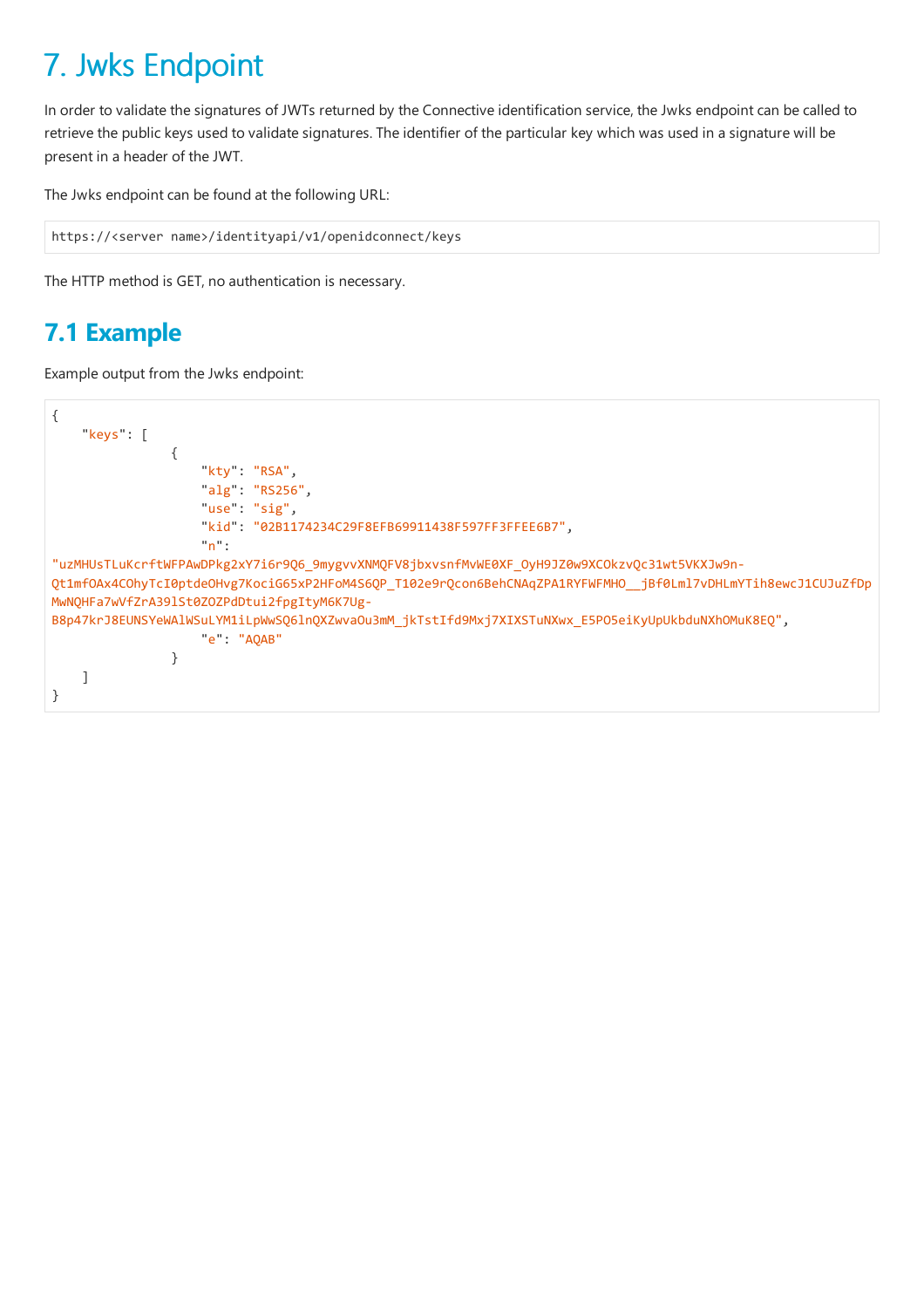# <span id="page-34-0"></span>8. Version Endpoint

Connective's Implementations team may request the exact version of the Connective Identification Service to reproduce a given behavior.

This version can be queried by calling the following endpoint:

```
https://<server name>/identityapi/v1/openidconnect/version
```
The HTTP method is GET, no authentication is necessary.

### **8.1 Example**

Example output of the version call:

```
{
    "fileVersion": "1.0.17094.01",
    "productVersion": "1.0.0"
}
```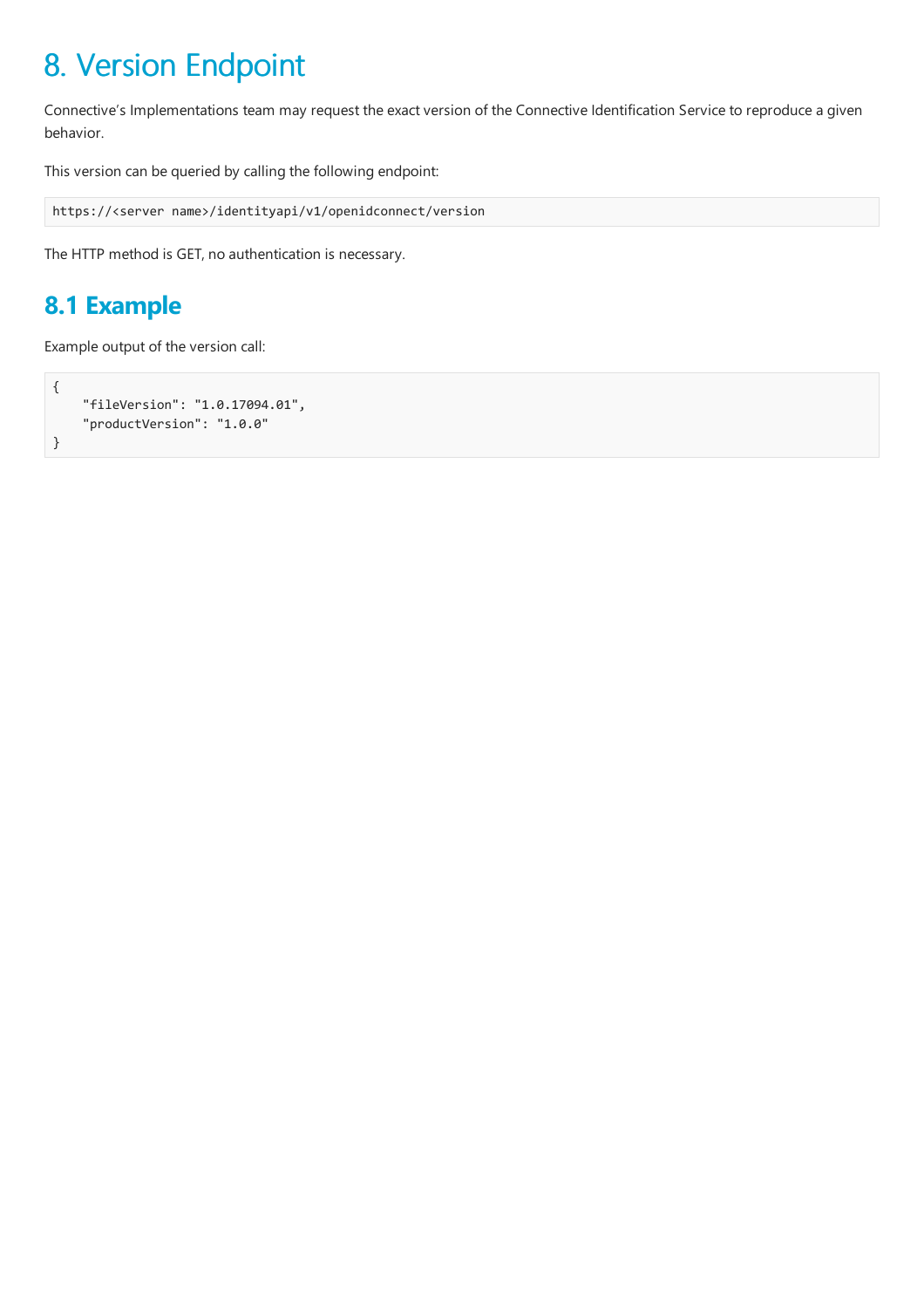# <span id="page-35-0"></span>9. API Errors

The backend endpoints like the Token Endpoint or UserInfo Endpoint may return error responses which contain only an error code and a generic message. The response does not contain full details as a security measure.

## **9.1 Token Endpoint**

| <b>ERROR</b>    | <b>ERROR DESCRIPTION</b>                                                                                                                                       |
|-----------------|----------------------------------------------------------------------------------------------------------------------------------------------------------------|
| <b>CATQ0001</b> | The authorization code in the request did not match a readout session. Either this code never existed, or the original session<br>got deleted after some time. |
| <b>CATQ0002</b> | The authorization code can no longer be used because the session is older than the timespan defined by the <b>CodeDuration</b><br>configuration parameter.     |
| <b>CATQ0003</b> | The readout session was requested with a different <b>client id</b> than the one used in this Token Endpoint request.                                          |
| <b>GTKQ0001</b> | The access token in the request did not match a readout session. Either the given token never existed, or the original session<br>got deleted after some time. |

## **9.2 UserInfo Endpoint**

| <b>ERROR</b>    | ERROR_DESCRIPTION                                                                                                                                              |
|-----------------|----------------------------------------------------------------------------------------------------------------------------------------------------------------|
| <b>GUIQ0001</b> | The access token in the request did not match a readout session. Either the given token never existed, or the original session<br>got deleted after some time. |
| <b>GUIQ0002</b> | The access token can no longer be used because the session is older than the timespan defined by the TokenDuration<br>configuration parameter.                 |